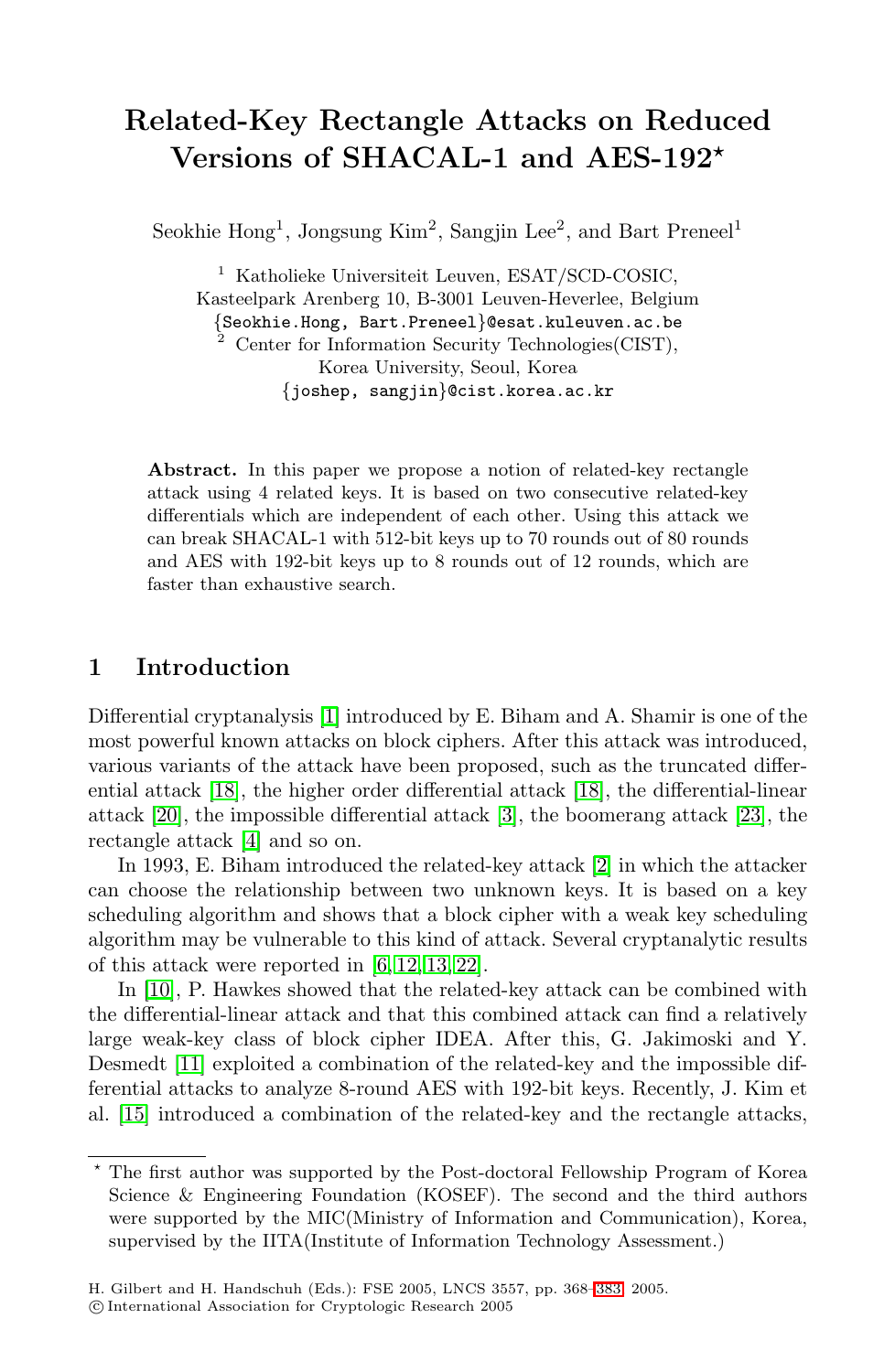<span id="page-1-0"></span>

| Block<br>Cipher           | Type of<br>Attack      | Number of<br>Rounds                        | Complexity<br>Data / Time                                                                                                          |
|---------------------------|------------------------|--------------------------------------------|------------------------------------------------------------------------------------------------------------------------------------|
| SHACAL-1<br>$(80$ rounds) | Differential           | $30(0-29)$<br>$41(0-40)$                   | $2^{110}$ CP / $2^{75.1}$ [17]<br>$2^{141}$ CP / $2^{491}$ [17]                                                                    |
|                           | Amplified Boomerang    | $47(0-46)$                                 | $2^{158.5}$ CP / $2^{508.4}$ [17]                                                                                                  |
|                           | Rectangle              | $47(0-46)$<br>$49(22 - 70)$<br>$49(29-77)$ | $2^{151.9}$ CP / $2^{482.6}$ [5]<br>$2^{151.9}$ CP $/2^{508.5}$ [5]<br>$2^{151.9}$ CC / $2^{508.5}$ [5]                            |
|                           | Related-Key Rectangle  | $57(0-56)$<br>$59(0-58)$<br>$70(0-69)$     | $2^{154.75}$ RK-CP / $2^{503.38}$<br>$[15]$<br>$2^{149.72}$ RK-CP $/2^{498.30}$ [15]<br>$2^{151.75}$ RK-CP / $2^{500.08}$<br>(New) |
| $AES-192$                 | Square                 | $7(0-6)$                                   | $2^{32}$ CP / $2^{184}$ [21]                                                                                                       |
| $(12$ rounds)             | Partial Sums           | $7(0-6)$<br>$7(0-6)$<br>$8(0-7)$           | $19 \cdot 2^{32}$ CP / $2^{155}$ [8]<br>$2^{128} - 2^{119}$ CP / $2^{120}$ [8]<br>$2^{128} - 2^{119}$ CP / $2^{188}$ [8]           |
|                           | Related-Key Impossible | $7(0-6)$<br>$8(0-7)$                       | $2^{111}$ RK-CP / $2^{116}$ [11]<br>$2^{88}$ RK-CP / $2^{183}$ [11]                                                                |
|                           | Related-Key Rectangle  | $8(0-7)$                                   | $2^{86.5}$ RK-CP / $2^{86.5}$ (New)                                                                                                |

**Table 1.** Comparison of our attacks with the previous ones

CP: Chosen Plaintexts, RK-CP: Related-Key Chosen Plaintexts,

CC: Chosen Ciphertexts, Time: Encryption units

called the related-key rectangle attack, in which the attacker can use consecutive two differentials; one is a related-key differential and the other one is a differential.

Until now, a relation of two keys has been considered in almost all attacks relevant to related-key attacks but in this paper we consider 4 related keys. Our basic idea is similar to the related-rectangle attack presented in [\[15\]](#page-13-5) except that our attack uses 4 related keys. In our attack we use two consecutive related-key (truncated) differentials which are independent of each other. Our attack allows us to break SHACAL-1 with 512-bit keys up to 70 rounds out of 80 rounds and AES with 192-bit keys up to 8 rounds out of 12 rounds. See Table [1](#page-1-0) for a summary of our results and their comparison with the previous attacks.

Our paper is organized as follows. In Sect. 2, we introduce the related-key rectangle attack using 4 related keys. Two applications on SHACAL-1 and AES are presented in Sect. 3 and Sect. 4, respectively. We conclude our paper in Sect. 5.

### **2 The Related-Key Rectangle Attack**

The related-key rectangle attack introduced in [\[15\]](#page-13-5) is a combination of the related-key and the rectangle attacks. It exploits two types of related-key rectangle distinguishers to retrieve the related keys of the underlying block cipher. Each of these two types of distinguishers uses two consecutive differentials; one is a related-key differential and the other one is a differential. However, we can extend the range of distinguishers by considering two consecutive related-key differentials. The distinguishers presented in [\[15\]](#page-13-5) can be useful in analyzing block ciphers which have a good related-key differential followed by a good differential,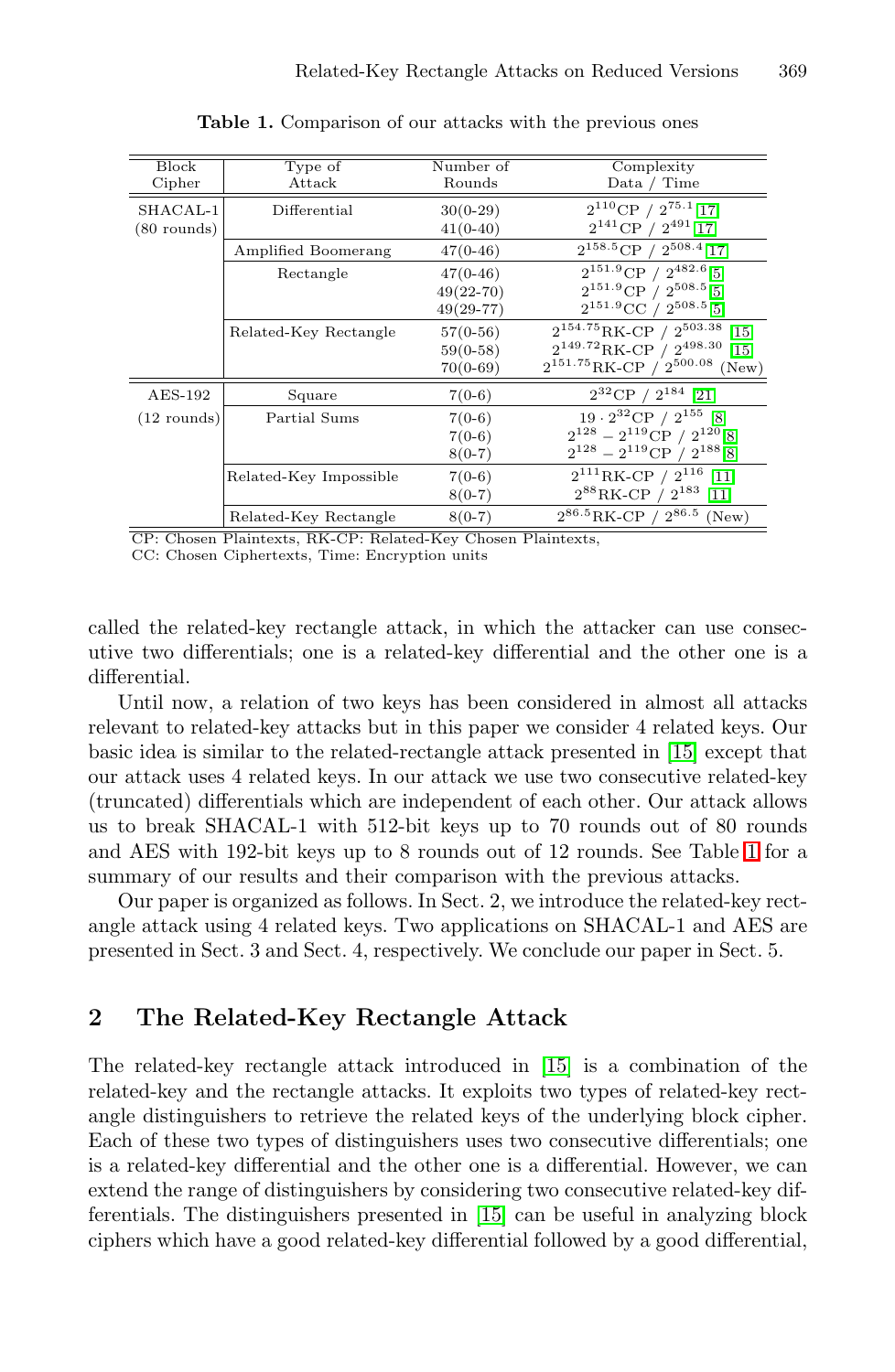or which have a good differential followed by a good related-key differential, while our distinguishers can be efficiently used in analyzing block ciphers which have a good related-key differential followed by another good related-key differential.

We now describe two related-key rectangle distinguishers based on two consecutive related-key differentials. Let  $E: \{0,1\}^k \times \{0,1\}^n \to \{0,1\}^n$  be a block cipher that uses  $\{0,1\}^k$  and  $\{0,1\}^n$  as a key space and a plaintext/ciphertext space, respectively, and that is composed of a cascade  $E = E^1 \circ E^0$ , i.e.,  $E_K(P) =$  $E_K^1 \circ E_K^0(P)$ .

A related-key rectangle distinguisher can be formed by building quartets of plaintexts  $(P_i, P_i^*, P_j', P_j'^*)$  that satisfy the below four differential conditions. Assume that  $P_i, P_i^*, P_j'$  and  $P_j'^*$  are encrypted by using keys  $K, K^*, K'$  and  $K'^*,$ respectively, where  $K, K^*, K^{\dagger}$  and  $K^{\prime *}$  are related to each other. Let  $I_i, I_i^*, I_j^{\dagger}$ and  $I_j^{\prime *}$  denote the intermediate encrypted values of  $P_i, P_i^*, P_j'$  and  $P_j^{\prime *}$  under  $E^0$ , respectively, and  $C_i, C_i^*, C_j'$  and  $C_j'^*$  denote the encrypted values of  $I_i, I_i^*, I_j'$ and  $I_j^{\prime*}$  under  $E^1$ , respectively. If the following four differential conditions are satisfied, we call such a quartet  $(P_i, P_i^*, P_j', P_j'^*)$  *a right quartet.* 

- $-$  Differential Condition 1 :  $P_i ⊕ P'_i = P'_j ⊕ P'_j^* = α$
- **−** Differential Condition 2 :  $I_i \oplus I_i^* = I_j' \oplus I_j'^* = \beta$
- **–** Differential Condition  $3: I_i \oplus I_j' = \gamma$
- $-$  Differential Condition 4 :  $C_i ⊕ C'_j = C_i^* ⊕ C_j'^* = δ$

In these four differential conditions, the  $\alpha$  and the  $\delta$  represent specific differences and the  $\beta$  and the  $\gamma$  represent arbitrary differences. Note that the differential conditions 2 and 3 allow us to get  $I_i^* \oplus I_j^{\prime *} = \gamma$  with probability [1](#page-2-0). See Fig. 1 for



<span id="page-2-0"></span>**Fig. 1.** A Related-Key Rectangle Distinguisher (A Right Quartet)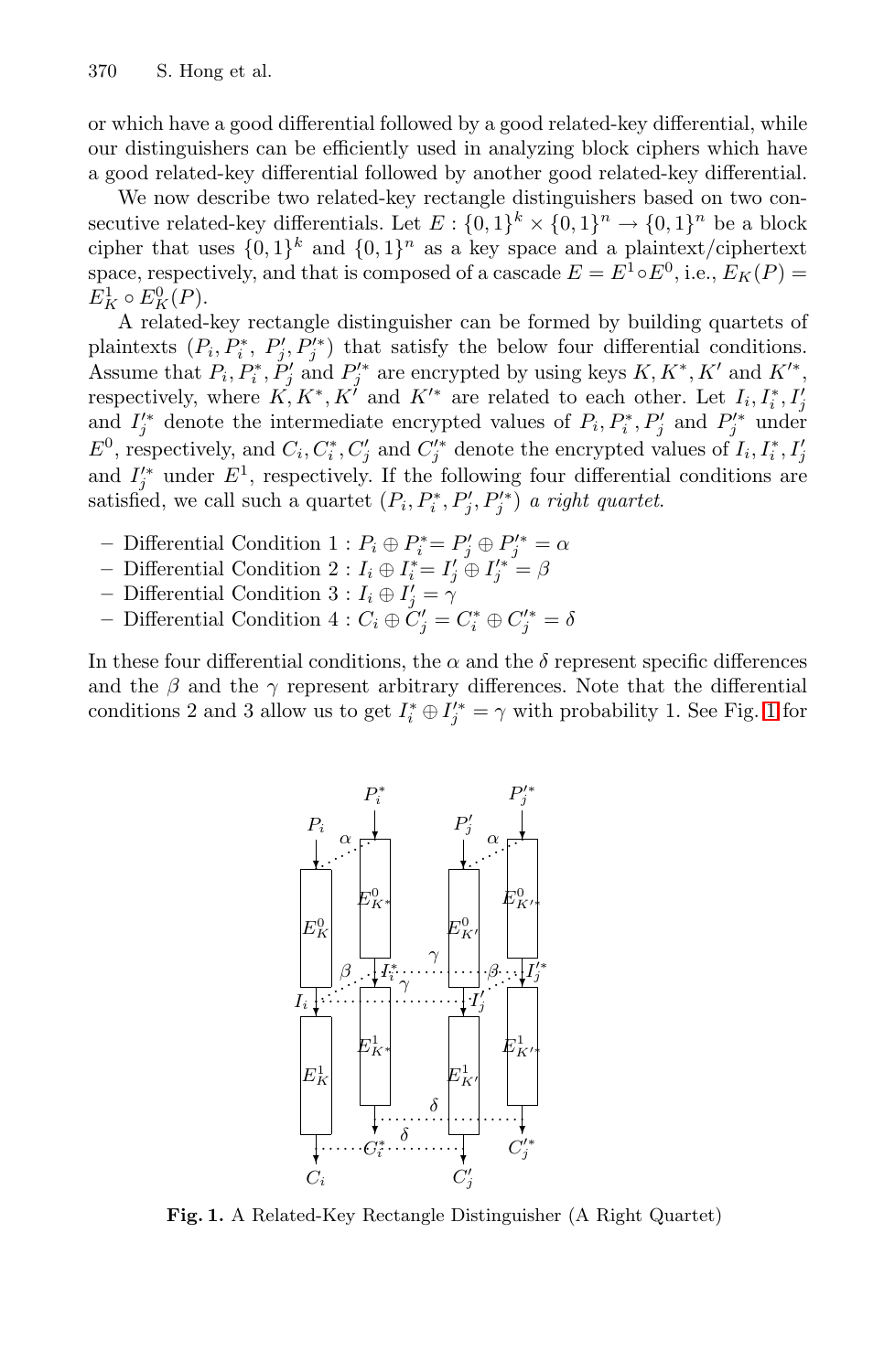a description of such a right quartet. In Fig. [1,](#page-2-0) we set relations of  $K, K^*, K'$  and  $K'^*$  as follows:  $K \oplus K^* = K' \oplus K'^* = \Delta K^*$  and  $K \oplus K' = K^* \oplus K'^* = \Delta K'$ , where the  $\Delta K^*$  and the  $\Delta K'$  represent specific key differences.

When does a right quartet described in Fig. [1](#page-2-0) form a distinguisher? In order to answer this question, we first assume the following two related-key differentials of the  $E^0$  and the  $E^1$ ; for  $E^0$  there exists a related-key differential  $\alpha \rightarrow \beta$ with probability  $p^*_{\alpha,\beta}$  and for  $E^1$  there exists a related-key differential  $\gamma \to \delta$ with probability  $q_{\gamma,\delta}^*$ . These assumptions mean that  $p_{\alpha,\beta}^* = Pr_{X,K}[E_K^0(X) \oplus$  $E_{K^*}^0(X^*) = \beta | X \oplus X^* = \alpha, K \oplus K^* = \Delta K^* |, q_{\gamma, \delta}^* = Pr_{X, K} [E_K^1(X) \oplus E_{K'}^1(X')] =$  $\delta | X \oplus X' = \gamma, K \oplus K' = \Delta K'$ .

Assume that we have  $m_1$  pairs of  $(P_i, P_i^*)$  and  $m_2$  pairs of  $(P_j', P_j'^*)$  with difference  $\alpha$ . Then about  $m_1 \cdot p^*_{\alpha,\beta}$  and  $m_2 \cdot p^*_{\alpha,\beta}$  pairs satisfy the related-key differential  $\alpha \to \beta$  for  $E^0$ . Thus we have about  $m_1 \cdot m_2 \cdot (p^*_{\alpha,\beta})^2$  quartets satisfying the differential conditions 1 and 2. If we assume that the intermediate encryption values are distributed uniformly over all possible values, we get  $I_i \oplus I'_j = \gamma$  with a probability  $2^{-n}$ . This assumption enables us to obtain about  $m_1 \cdot m_2 \cdot 2^{-n} \cdot (p_{\alpha,\beta}^*)^2$ quartets satisfying the differential conditions 1, 2 and 3. As stated above, the differential conditions 2 and 3 allow us to get  $I_i^* \oplus I_j'^* = \gamma$  with probability 1. Moreover, each of the pairs  $(I_i, I'_j)$  and  $(I_i^*, I'^*_j)$  satisfies the related-key differential  $\gamma \to \delta$  for  $E^1$  with probability  $q^*_{\gamma,\delta}$ . Therefore, the expected number of right quartets is

$$
\sum_{\beta,\gamma} m_1 \cdot m_2 \cdot 2^{-n} \cdot (p_{\alpha,\beta}^*)^2 \cdot (q_{\gamma,\delta}^*)^2 = m_1 \cdot m_2 \cdot 2^{-n} \cdot (p_{\alpha}^*)^2 \cdot (q_{\delta}^*)^2,
$$

where  $\hat{p}_{\alpha}^{*} = (\sum_{\beta} (p_{\alpha,\beta}^{*})^{2})^{\frac{1}{2}}$  and  $\hat{q}_{\delta}^{*} = (\sum_{\gamma} (q_{\gamma,\delta}^{*})^{2})^{\frac{1}{2}}$ .

For a random permutation the expected number of right quartets is  $m_1 \cdot m_2 \cdot$  $2^{-2n}$ , since there are  $m_1 \cdot m_2$  possible quartets and each of the pairs  $(C_i, C'_j)$ and  $(C_i^*, C_j'^*)$  satisfies the  $\delta$  difference with probability  $2^{-n}$ . Thus,  $\hat{p}_{\alpha}^* \cdot \hat{q}_{\delta}^*$  >  $2^{-n/2}$  must hold for the related-key rectangle distinguisher to work. This kind of distinguisher will be used in attaking 70-round SHACAL with 512-bit keys.

The above related-key rectangle distinguisher can be extended by considering a number of output differences for  $E^1$ . That is, we can use a related-key truncated differential for  $E^1$  whose input difference is of  $\gamma$  and output difference is in a set  $D \neq \emptyset$ .  $q_{\gamma,D}^*$  denotes the probability of this related-key truncated differential. In this case, the expected number of right quartets is

$$
\sum_{\beta,\gamma} m_1 \cdot m_2 \cdot 2^{-n} \cdot (p_{\alpha,\beta}^*)^2 \cdot (q_{\gamma,D}^*)^2 = m_1 \cdot m_2 \cdot 2^{-n} \cdot (p_{\alpha}^*)^2 \cdot (q_D^*)^2 ,
$$

where  $q_D^* = (\sum_{\gamma} (q_{\gamma,D}^*)^2)^{\frac{1}{2}}$ . In the case of a random permutation, the expected number of right quartets is  $m_1 \cdot m_2 \cdot 2^{-2n} \cdot |D|^2$ , since there are  $m_1 \cdot m_2$  possible quartets and each of the pairs  $(C_i, C'_j)$  and  $(C_i^*, C'^*_j)$  satisfies one of the differences in a set D with probability  $2^{-n} \cdot |D|$  where  $|D|$  is the number of elements in D. Thus,  $\hat{p}_{\alpha}^* \cdot \hat{q}_{D}^* > 2^{-n/2} \cdot |D|$  must hold for the related-key rectangle dis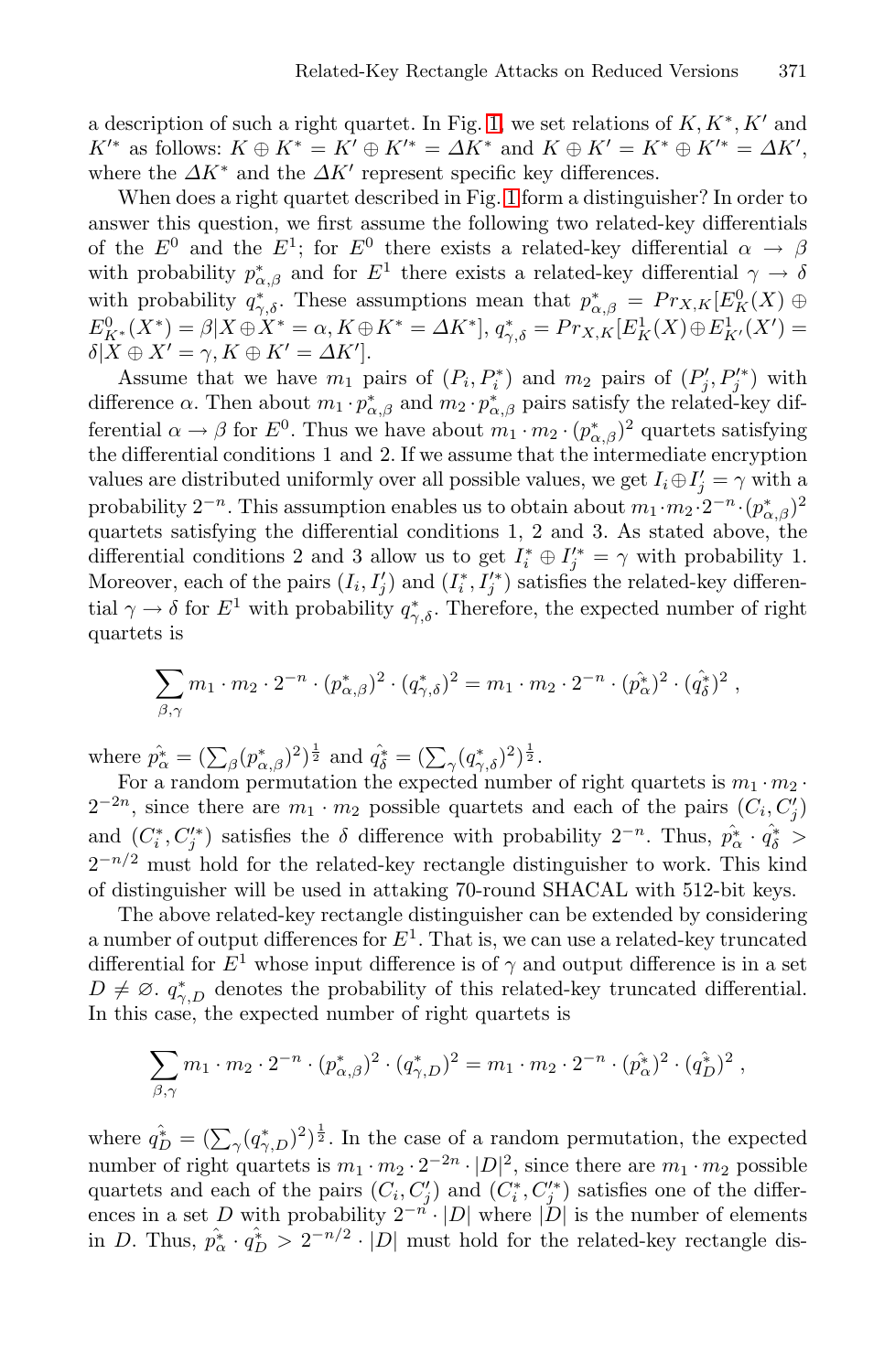tinguisher to work. This kind of distinguisher will be used in attacking 8-round AES with 192-bit keys.

## **3 Related-Key Rectangle Attack on Reduced Rounds of SHACAL-1**

Firstly, we briefly describe SHACAL-1. Secondly, we describe a 59-round relatedkey rectangle distinguisher of SHACAL-1 and use it to attack 70-round SHACAL-1.

### **3.1 A Description of SHACAL-1**

The SHACAL-1 cipher [\[9\]](#page-12-10) is a 160-bit block cipher based on the compression function of the hash standard SHA-1 [\[19\]](#page-13-8). It consists of 80 rounds and uses a variable key length up to 512 bits.

A 160-bit plaintext P is composed of five 32-bit words  $A, B, C, D$  and E.  $X_r$  denotes the value of 32-bit word X before the r-th round. According to this notation, the plaintext P is divided into  $A_0, B_0, C_0, D_0$  and  $E_0$ , and the corresponding ciphertext C is divided into  $A_{80}$ ,  $B_{80}$ ,  $C_{80}$ ,  $D_{80}$  and  $E_{80}$ . The r-th round of encryption is performed as follows:

$$
A_{r+1} = K_r + ROTL_5(A_r) + f_r(B_r, C_r, D_r) + E_r + Cst_r
$$
  
\n
$$
B_{r+1} = A_r
$$
  
\n
$$
C_{r+1} = ROTL_{30}(B_r)
$$
  
\n
$$
D_{r+1} = C_r
$$
  
\n
$$
E_{r+1} = D_r
$$

for  $r = 0, \dots, 79$ , where  $ROTL<sub>i</sub>(X)$  represents rotation of the 32-bit word X to the left over j bits,  $K_r$  is the round subkey,  $Cst_r$  is the round constant, and

$$
f_r(B_r, C_r, D_r) = (B_r \& C_r)|(-B_r \& D_r), \qquad (0 \le r \le 19)
$$
  
\n
$$
f_r(B_r, C_r, D_r) = B_r \oplus C_r \oplus D_r, \qquad (20 \le r \le 39, 60 \le r \le 79)
$$
  
\n
$$
f_r(B_r, C_r, D_r) = (B_r \& C_r)|(B_r \& D_r)|(C_r \& D_r), \qquad (40 \le r \le 59).
$$

As stated above, SHACAL-1 supports a variable key length up to 512 bits. However, SHACAL-1 is not intended to be used with a key shorter than 128 bits. In case a shorter key than 512 bits is inserted in the cipher, the key is padded with zeros to a 512-bit string. Let the 512-bit key string be denoted  $K = [K_0||K_1|| \cdots ||K_{15}],$  where each  $K_i$  is a 32-bit word. The key expansion of 512 bits  $K$  to 2560 bits is defined by

$$
K_i = ROTL_1(K_{i-3} \oplus K_{i-8} \oplus K_{i-14} \oplus K_{i-16}), \quad (16 \le i \le 79).
$$

### **3.2 Attack on 70-Round SHACAL-1 with 512-Bit Keys**

In the key schedule of SHACAL-1, fixing differences of any consecutive 16 round keys determines differences of the remaining 64 round keys. Indeed the key schedule of SHACAL-1 corresponds to a linear feedback shift register (LFSR) with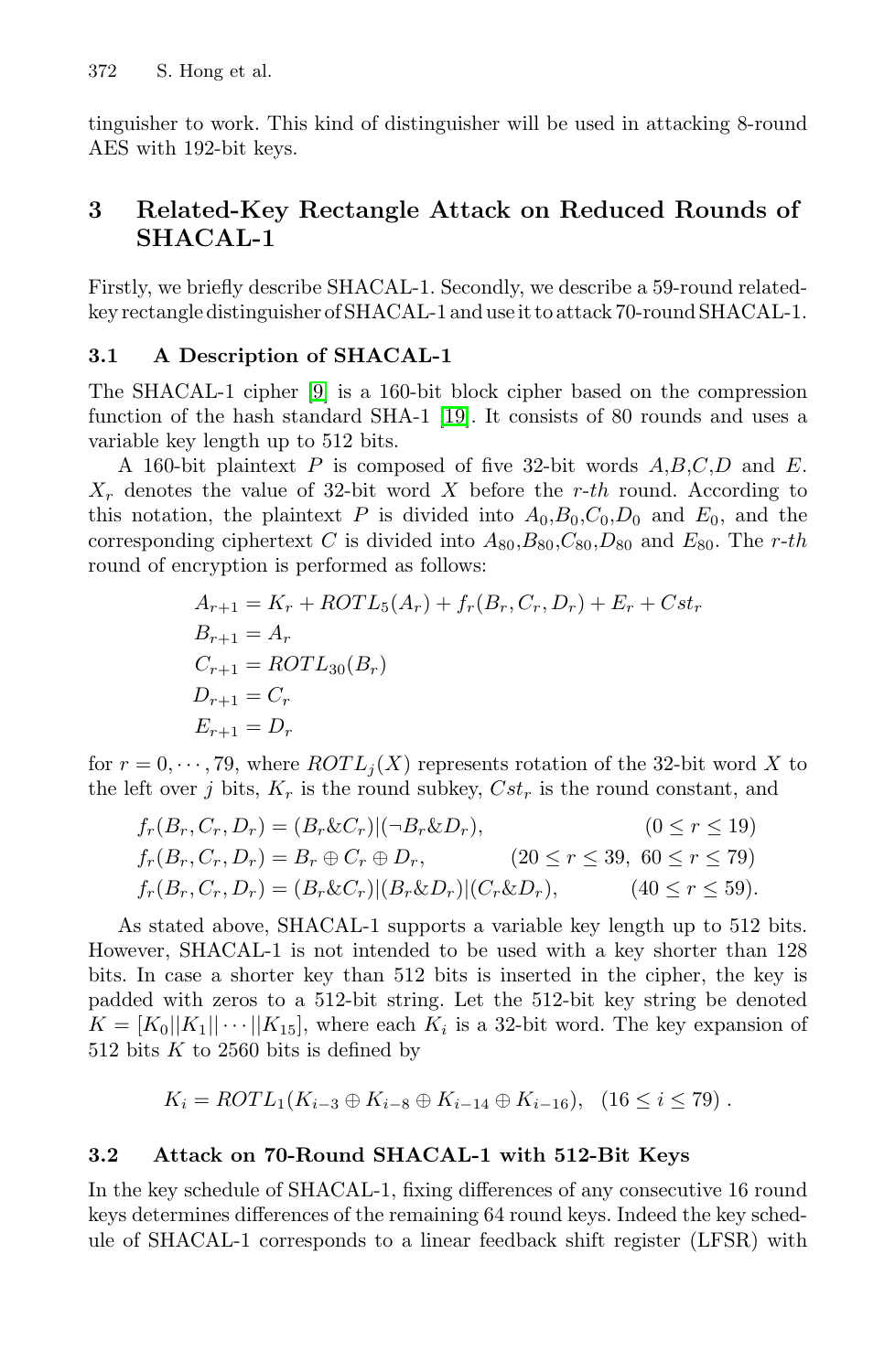left rotation. Moreover, the key schedule of SHACAL-1 has relatively low difference propagations. These weaknesses of the key schedule allow us to get two consecutive good related-key differential characteristics of SHACAL-1. That is, we can construct a 33-round related-key differential characteristic  $\alpha \to \beta$  for rounds 0-32 ( $E^0$ ) with probability  $2^{-45}$  ( $\approx p^*_{\alpha,\beta}$ ) and a 26-round related-key differential characteristic  $\gamma \to \delta$  for rounds 33-58 (E<sup>1</sup>) with probability 2<sup>-25</sup> (≈  $q^*_{\gamma,\delta}$ ), where  $\alpha = (0, e_{8,22,1}, e_{1,15}, e_{10}, e_{5,31}), \ \beta = (e_{1,5,15,30}, e_{10}, e_3, e_{30}, 0), \ \gamma =$  $(e_{1,8}, 0, e_{3,6,31}, e_{1,3,31}, e_{3,13,31})$  and  $\delta = (e_{1,15}, e_{10}, e_3, e_{30}, 0)$ . Here,  $e_i$  denotes a 32-bit word that has  $0's$  in all bit positions except for bit i and  $e_{i_1,\dots,i_k}$  denotes  $e_{i_1} \oplus \cdots \oplus e_{i_k}$ . These two consecutive related-key differential characteristics are combined to construct our 59-round related-key rectangle distinguisher of SHACAL-1.

The first 33-round related-key differential characteristic is same as that of [\[15\]](#page-13-5) (Sect. 4) except for the condition of plaintext pairs. The 33-round related-key differential characteristic presented in [\[15\]](#page-13-5) exploits plaintext pairs for which 6 bits are fixed, while our related-key differential characteristic has plaintext pairs for which 10 bits are fixed as follows:

$$
\begin{aligned}\na_1 &= a_1^* = 1, \ b_3 = b_3^* = 0, \ b_{10} = b_{10}^* = 1, \ b_{15} = b_{15}^* = 0, \ c_8 = c_8^* = 0, \\
c_{10} &= c_{10}^* = 0, \ c_{22} = c_{22}^* = 0, \ d_8 = d_8^* = 0, \ d_{15} = d_{15}^* = 0, \ d_{22} = d_{22}^* = 0,\n\end{aligned}
$$

<span id="page-5-0"></span>where  $P = (A, \dots, E), P^* = (A^*, \dots, E^*)$  and  $x_i$  is the *i-th* bit of 32-bit word X. This stronger condition increases the probability of [\[15\]](#page-13-5) by a factor of four. See Tables [2](#page-13-9) and [3](#page-14-0) in Appendix A for the details of this related-key differential characteristic and the associated key differences. As shown in Table [2,](#page-13-9) the difference of the master keys is  $(e_{31}, e_{31}, e_{31}, e_{31}, 0, e_{31}, 0, e_{31}, 0, 0, 0, 0, 0, 0, 0, e_{31})$ . Let  $\Delta K^*$  denote this difference of the master keys and  $\Delta k^*$  denote the difference of keys for rounds 59  $\sim$  69 depicted in Table [2.](#page-13-9) These two notations will be used in our attack algorithm.

The second 26-round related-key differential characteristic is very similar to that of [\[15\]](#page-13-5) (Sect. 5). The related-key differential characteristic presented in [\[15\]](#page-13-5) works through rounds 21-47, while our related-key differential characteristic works through rounds 33-58. Since the SHACAL-1 cipher uses a different  $f$  function every 20 rounds, the probability of our related-key differential characteristic is slightly different from that of [\[15\]](#page-13-5). See Tables [4](#page-14-1) and [5](#page-15-1) for the details of this related-key differential characteristic and the associated key differences. As shown in Table [4,](#page-14-1) the difference of the master keys is  $(0, e_{31}, e_{31}, e_{30}, 0, e_{29,30,31}, e_{31}, 0, e_{31}, e_{29}, 0, e_{30}, 0, e_{30}, e_{31}, e_{30,31})$ . Let  $\Delta K'$  be this difference of the master keys and  $\Delta k'$  be the difference for rounds 59  $\sim$  69 depicted in Table [4.](#page-14-1)

According to [\[15\]](#page-13-5) we can increase the lower bounds for  $\hat{p}_{\alpha}^{*}$  and  $\hat{q}_{\delta}^{*}$  to  $2^{-44.17}$ and 2−24.<sup>08</sup>. These lower bounds are derived from taking into account as many related-key differential characteristics associated with  $\hat{p}^*_{\alpha}$  or  $\hat{q}^*_{\delta}$  as possible. Since the value  $\hat{p}_{\alpha}^* \cdot \hat{q}_{\beta}^* \approx 2^{-68.25}$ ) is greater than  $2^{-80}$ , our related-key differential characteristics can form a 59-round related-key rectangle distinguisher of SHACAL-1.

We are now ready to show how to exploit the above 59-round distinguisher to attack 70-round SHACAL-1. We assume that the 70-round SHACAL-1 cipher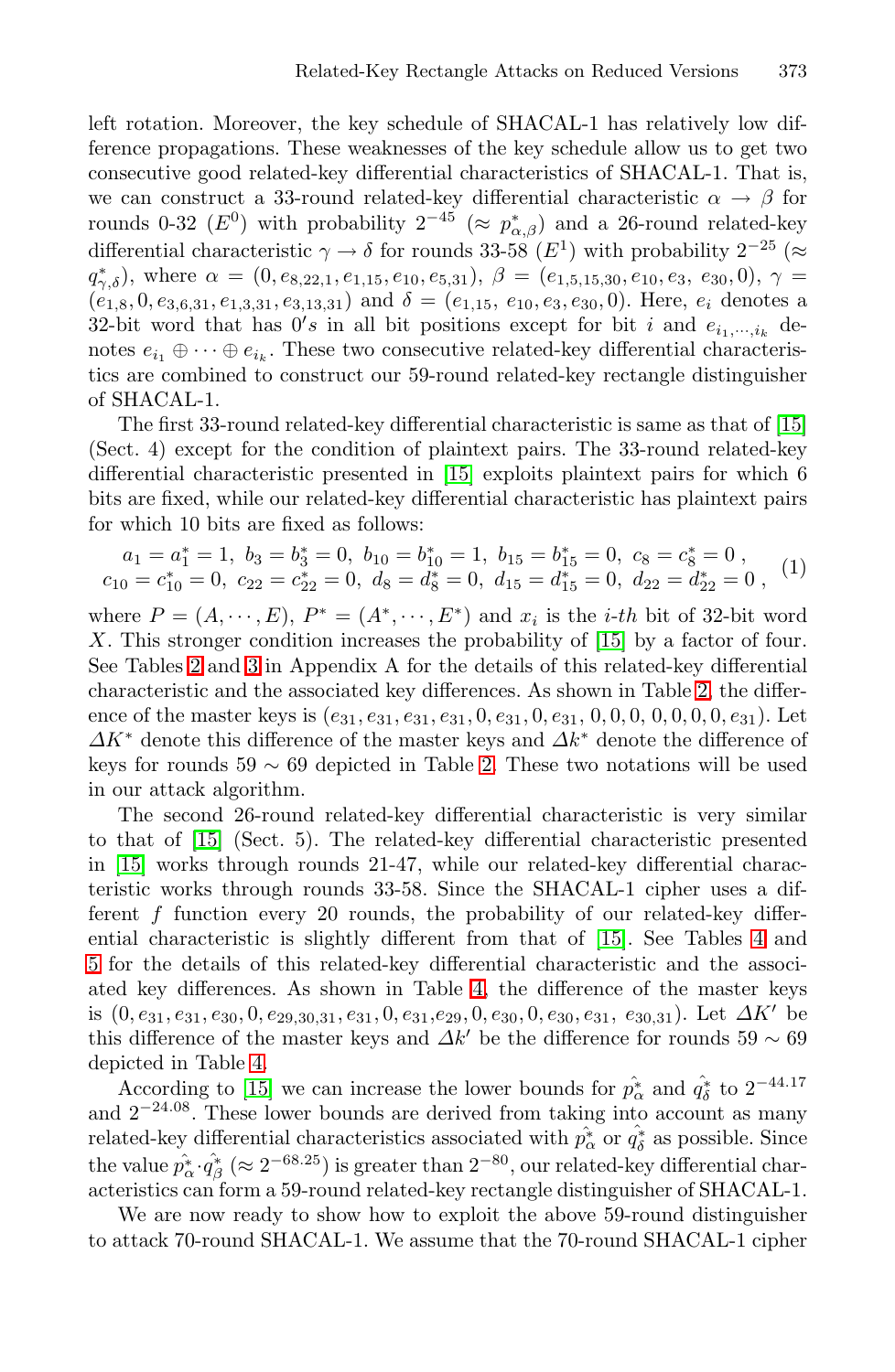uses the master key K as well as the related keys  $K^*, K', K'^*$  with differences  $K \oplus K^* = K' \oplus K'^* = \Delta K^*$  and  $K \oplus K' = K^* \oplus K'^* = \Delta K'$ . The following is an attack procedure for 70-round SHACAL-1.

**Input:** Two pools of 2<sup>149</sup>.<sup>75</sup> plaintext pairs. **Output:** Master key quartet  $(K, K^*, K', K'^*)$ 

- **1.** Choose two pools of  $2^{149.75}$  plaintext pairs  $(P_i, P_i^*)$  and  $(P_j', P_j'')$  with the difference  $\alpha$  and 10-bit fixed values of [\(1\)](#page-5-0). With a chosen plaintext attack, the  $P_i, P_i^*, P_j'$  and  $P_j'^*$  are encrypted using the keys  $K, K^*, K'$  and  $K'^*,$ respectively, relating in the ciphertexts  $C_i, C_i^*, C_j'$  and  $C_j'^*.$  We keep all these ciphertexts in a table.
- **2.** Guess a 352-bit key quartet  $(k, k^*, k', k'^*)$  for rounds 59-69 where  $k^* = k \oplus$  $\Delta k^*, k' = k \oplus \Delta k'$  and  $k'^* = k^* \oplus \Delta k'$ . For  $(k, k^*, k', k'^*)$  do the following:
	- **2.1** For each i, decrypt  $C_i$  and  $C_i^*$  through rounds 69-59 using k and  $k^*$ , and denote the decrypted values by  $T_i$  and  $T_i^*$ . Let  $T' = T_i \oplus \delta$  and  $T^{\prime *} = T_i^* \oplus \delta$  and encrypt them through rounds 59-69 using  $k^{\prime}$  and  $k^{\prime *}$ and denote the encrypted values by  $C'$  and  $C'^*$ . Find a j such that  $(C'_{j}, C'^{*}_{j}) = (C', C'^{*}).$
	- **2.2** If the number of  $(i, j)$  satisfying Step 2.1 is greater than or equal to 6, go to Step 3. Otherwise, go to Step 2.
- **3** For the suggested key k, do an exhaustive search for the remaining 160 key bits using trial encryption. During this procedure, if a 512-bit key satisfies three known plaintext and ciphertext pairs, output this 512-bit key, denoted by  $K$ , as the master key K of 70-round SHACAL-1. We also output  $K \oplus$  $\Delta K^*, \mathcal{K} \oplus \Delta K'$  and  $\mathcal{K} \oplus \Delta K^* \oplus \Delta K'$  as the related keys  $K^*, K'$  and  $K'^*.$ Otherwise, go to Step 2.

This attack requires two pools of  $2^{149.75}$  plaintext pairs and thus the data complexity of this attack is  $2^{151.75}$  related-key chosen plaintexts. This attack also requires about  $2^{156.08}$  (= $2^{151.75} \cdot 20$ ) memory bytes since the memory complexity of this attack is dominated by Step 1.

We now analyze the time complexity of this attack. The time complexity of Step 1 is  $2^{151.75}$  70-round SHACAL-2 encryptions. In Step 2.1, this attack seeks colliding quartets for all  $i, j$  which seems to require a great amount of time complexity. However, this procedure can be done efficiently by sorting the ciphertext pairs,  $(C_j', C_j'^*)$ 's by  $C_j'$ 's. Hence the time complexity of Step 2.1 is dominated by the partial decryption/encryption procedure and thus the time complexity of Step 2 is about  $2^{500.08}$  ( $\approx 2^{352} \cdot 2^{151.75} \cdot \frac{1}{2} \cdot \frac{11}{70}$ ) on average. In order to estimate the time complexity of Step 3 we should check the expected number of wrong key quartets suggested in Step 2. In Step 2.1, the probability that for each wrong key quartet there exist at least 6 colliding quartets is about  $2^{-132.49}$  ( $\approx$ <br> $\sum_{i=1}^{t}$  ( $\binom{t}{i}$ ,  $\frac{(2-160.2)i}{2}$ ,  $\frac{(1-2-160.2)i}{2}$ ) where  $t=2^{29.50}$  and t represents the  $\sum_{i=6}^{t} \binom{t}{i} \cdot (2^{-160\cdot 2})^{i} \cdot (1-2^{-160\cdot 2})^{t-i}$ ) where  $t=2^{299\cdot 50}$  and t represents the number of all possible quartets generated by the two pools of  $2^{149.75}$  plaintext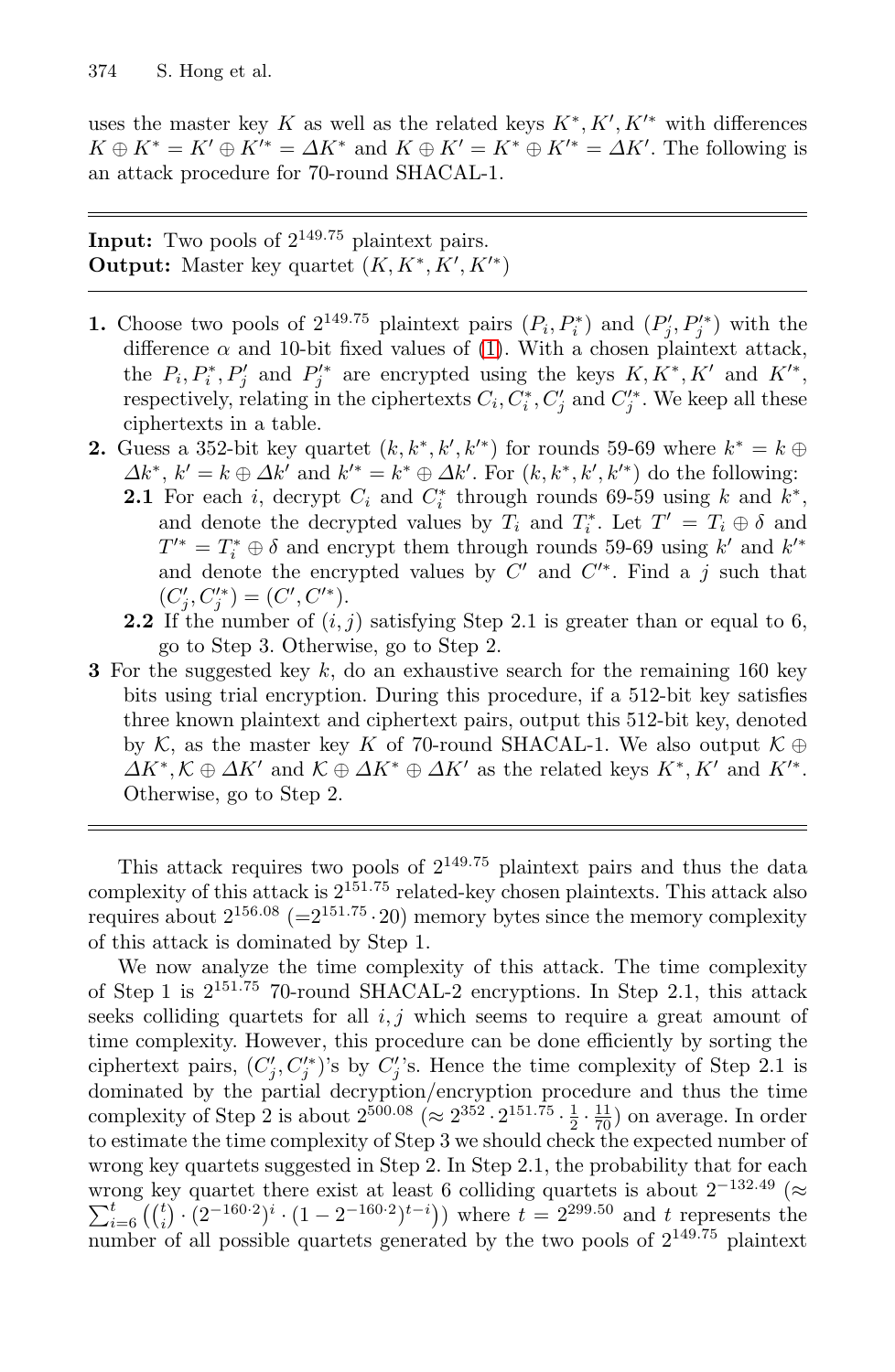pairs. From the above analysis we expect about  $2^{218.51}$  ( $\approx 2^{352} \cdot 2^{-132.49} \cdot \frac{1}{2}$ ) wrong key quartets on average which are suggested in Step 2 and thus Step 3 requires about  $2^{378.51}$  ( $\approx 2^{218.51} \cdot 2^{160}$ ) 70-round SHACAL-1 encryptions. Therefore, the time complexity of this attack is about  $2^{500.08}$  70-round SHACAL-1 encryptions.

In Step 3, the probability that each 512-bit wrong key is suggested is about  $2^{-480}$  (≈  $2^{-160.3}$ ). It follows that the expected number of 512-bit wrong keys which are suggested in Step 3 is about  $2^{-101.49}$  (=  $2^{-480} \cdot 2^{378.51}$ ). Thus, the possibility that the output of the above attack algorithm is a wrong key quartet is very low. Moreover, the expected number of right quartets is about  $8$  (=  $(2^{149.75})^2 \cdot 2^{-160} \cdot (2^{-68.25})^2$  and thus the expected number of colliding quartets for the right key quartet is about 8. This is due to the fact  $\hat{p}_{\alpha} \cdot \hat{q}_{\delta} \approx 2^{-68.25}$ . Since the probability that for the right key quartet there exist at least 6 colliding quartets is about  $0.80 \approx \sum_{i=6}^{t} \binom{t}{i} \cdot (2^{-160} \cdot 2^{-68.25.2})^i \cdot (1 - 2^{-160} \cdot 2^{-68.25.2})^{t-i})$ where  $t = 2^{299.50}$ , the success rate of this attack is about 0.80.

## **4 Related-Key Rectangle Attack on Reduced Rounds of AES**

Firstly, we briefly describe AES [\[7\]](#page-12-11). Secondly, we describe a 7-round related-key rectangle distinguisher of AES and use it to attack 8-round AES.

#### **4.1 A Description of AES**

AES encrypts data blocks of 128 bits with 128, 192 or 256-bit key. A round function of AES consists of four basic transformations as follows:

- **–** ByteSub (BS): 8 × 8 S-box transformation
- **–** ShiftRow (SR): Left rotation of each row
- **–** MixColumn (MC): Matrix multiplication in each column
- **–** AddRoundKey (KA): Key exclusive-or

Each round function of AES applies the BS, SR, MC and KA steps in order, but the MC is omitted in the last round. Before the first round, an extra KA step is applied. We call the key used in this step a whitening key. In this paper we concentrate on the 192-bit key version of the AES which is composed of 12 rounds. For more details of the above four transformations, refer to [\[7\]](#page-12-11).

The 192-bit key schedule is described in Fig. [2.](#page-8-0) In Fig. [2,](#page-8-0) the whitening key is  $(W_0, W_1, W_2, W_3)$ , the subkey of round 0 is  $(W_4, W_5, W_6, W_7)$ , the subkey of round 1 is  $(W_8, W_9, W_{10}, W_{11}), \cdots$ , the subkey of round 11 is  $(W_{48}, W_{49}, W_{50},$  $W_{51}$ ), where the 192-bit master key is  $W_0||W_1|| \cdots ||W_5$  and  $W_i$  is a 32-bit word. The Rcon denotes fixed constants and the SubByte is a byte-wise S-box transformation and the RotByte represents one byte left rotation.

#### **4.2 Attack on 8-Round AES -192**

We describe two related-key truncated differentials on which our 7-round relatedkey rectangle distinguisher is based and then we present our related-key rectangle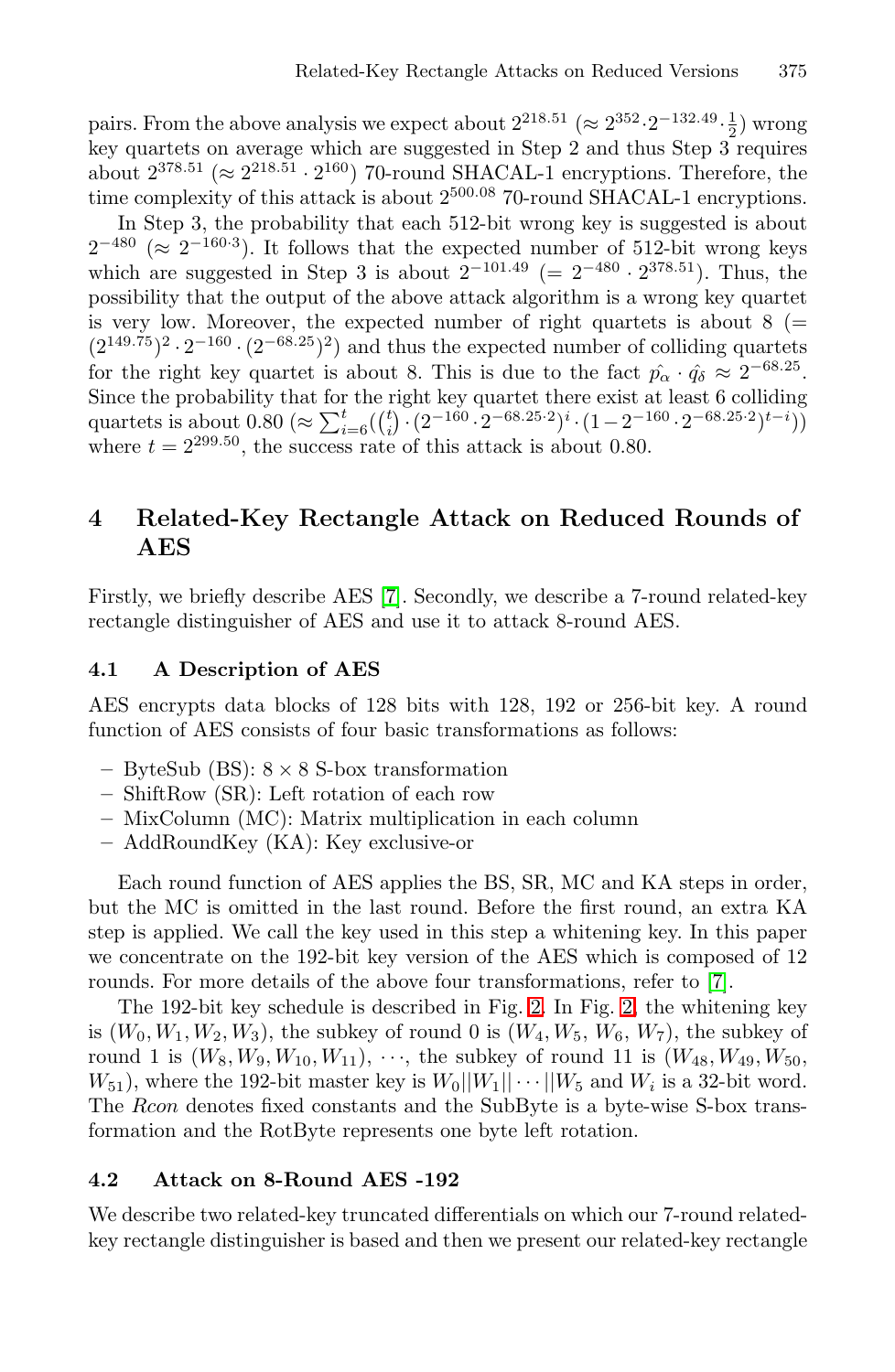

<span id="page-8-0"></span>**Fig. 2.** AES Key schedule(KS) for 192-bit keys

attack on 8-round AES with 192-bit keys. Before describing the two related-key truncated differentials, we define some notations.

- $-$  K<sub>w</sub>, K<sup>\*</sup><sub>w</sub>, K<sup>\*</sup><sub>w</sub>'. whitening keys generated from master keys K, K<sup>\*</sup>, K<sup>'</sup>,  $K'^*$ , respectively.
- **−**  $K_i$ ,  $K_i^*$ ,  $K_i'$ ,  $K_i'^*$ : subkeys of round *i* generated from master keys  $K, K^*, K'$ ,  $K^{\prime\ast}$ , respectively.
- **–** a: a fixed nonzero byte value.
- **–** b: output difference of S-box for fixed input difference a.
- **–** ∗: a variable and unknown byte.
- $\Delta K^*, \Delta K', \Delta P^*, \Delta I'$ : particular differences described in Figs. [3](#page-9-0) and [4.](#page-9-1)
- **–** ∆T, ∆O: particular difference set described in Fig. [4.](#page-9-1)
- $-E_K(\cdot)$ : 8-round AES encryption with key K.
- $-E_K^0(\cdot)$ : 4-round AES encryption from round 0 to round 3 with key K but excluding the exclusive-or with  $K_3$ .
- $E_K^1(\cdot)$ : 3-round AES encryption from round 4 to round 6 with key K including the exclusive-or with  $K_3$

Figs. [3](#page-9-0) and [4](#page-9-1) show our two related-key truncated differentials with probability 1. If the master key difference is  $\Delta K^*$  (resp.,  $\Delta K'$ ), then the subkey difference in rounds 0-2 (resp., 3-6) is  $\varDelta K_{w}^{*}$ ,  $\varDelta K_{0}$ ,  $\varDelta K_{1}^{*}$  and  $\varDelta K_{2}^{*}$  (resp.,  $\varDelta K_{3}',\varDelta K_{4}',\varDelta K_{5}'$ and  $\Delta K'_6$ ) described in Fig. [3](#page-9-0) (resp., Fig. [4\)](#page-9-1).

Let K and K<sup>\*</sup> be two keys with difference  $\Delta K^*$  and P and P<sup>\*</sup> be two plaintexts with difference  $\Delta P^*$ . If the plaintexts P and  $P^*$  are encrypted under  $E_K^0$ and  $E_{K^*}^0$ , respectively, then P and  $P^*$  satisfy the 4-round related-key truncated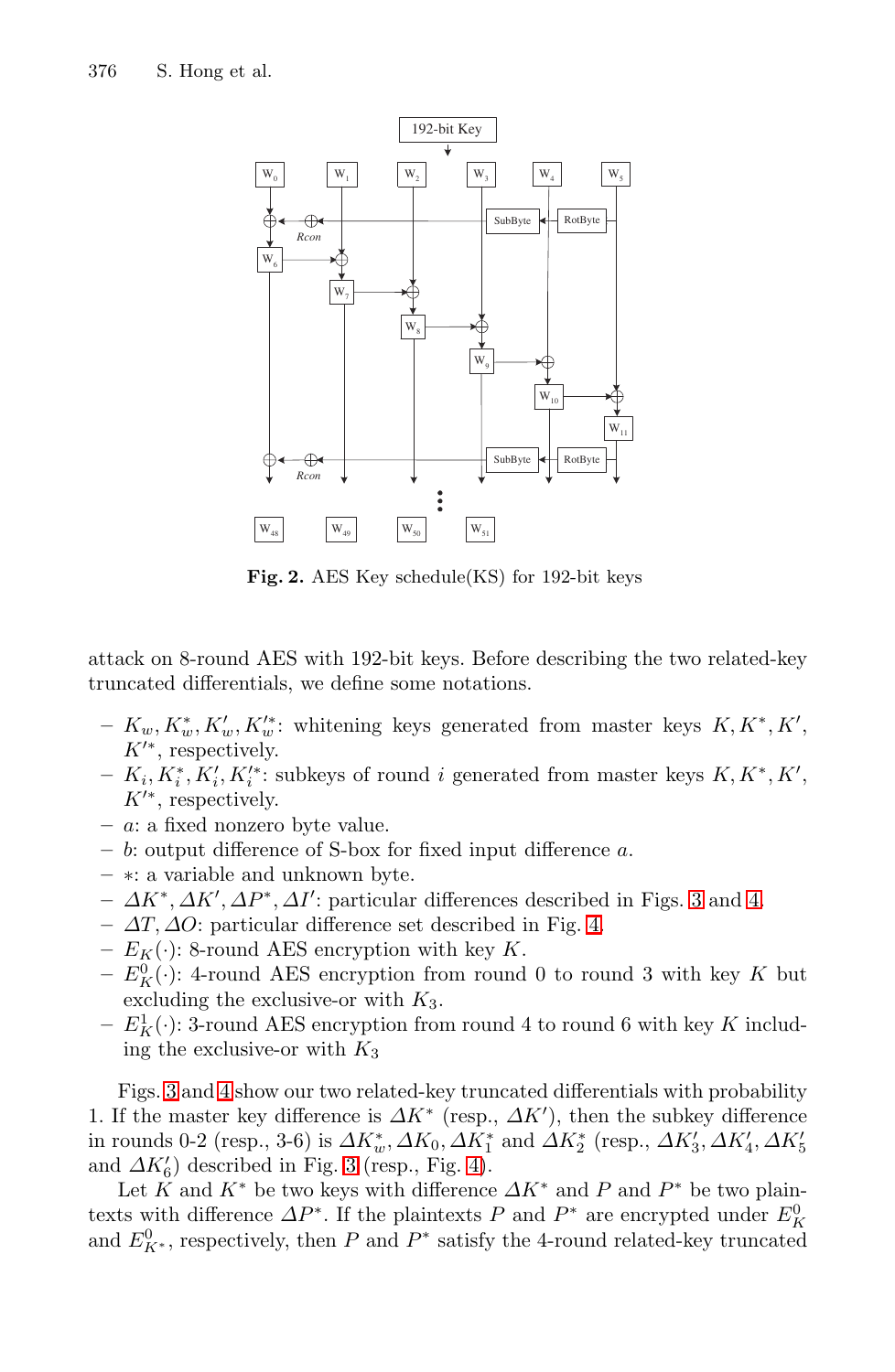

**Fig. 3.** The first related-key truncated differential for rounds  $0-3$  ( $E^0$ ) of AES

<span id="page-9-0"></span>

**Fig. 4.** The second related key truncated differential for rounds  $4-6$  ( $E<sup>1</sup>$ ) of AES

<span id="page-9-1"></span>differential, described in Fig. [3.](#page-9-0) A similar argument can be applied to two keys, K and  $K'$ , and two intermediate values, I and I'. Let K and  $K'$  be two keys with difference  $\Delta K'$  and P' be two plaintexts. If  $E_K^0(P) \oplus E_{K'}^0(P') = \Delta I'$ , i.e.,  $I \oplus I' = \Delta I'$ , then I and I' satisfy the 3-round related-key truncated differential described in Fig. [4.](#page-9-1) Note that the output difference of this 3-round differential is one of the elements in  $\Delta T$ . In Fig. [4,](#page-9-1) b is an unknown variable which can be one of  $2^7 - 1$  elements since the b is the output difference of the S-box for a given input difference a, and  $b' = 2b \oplus a$ .

As stated above, these two related-key truncated differentials can form a 7 round related-key rectangle distinguisher which has a relatively high probability. In order to compute the probability of this distinguisher we need the following two assumptions.

**Assumption 1.** The key quartet  $(K, K^*, K', K'^*)$  is related as follows;

$$
K\oplus K^*=K'\oplus K'^*=\varDelta K^*,\,\,K\oplus K'=K^*\oplus K'^*=\varDelta K'\;.
$$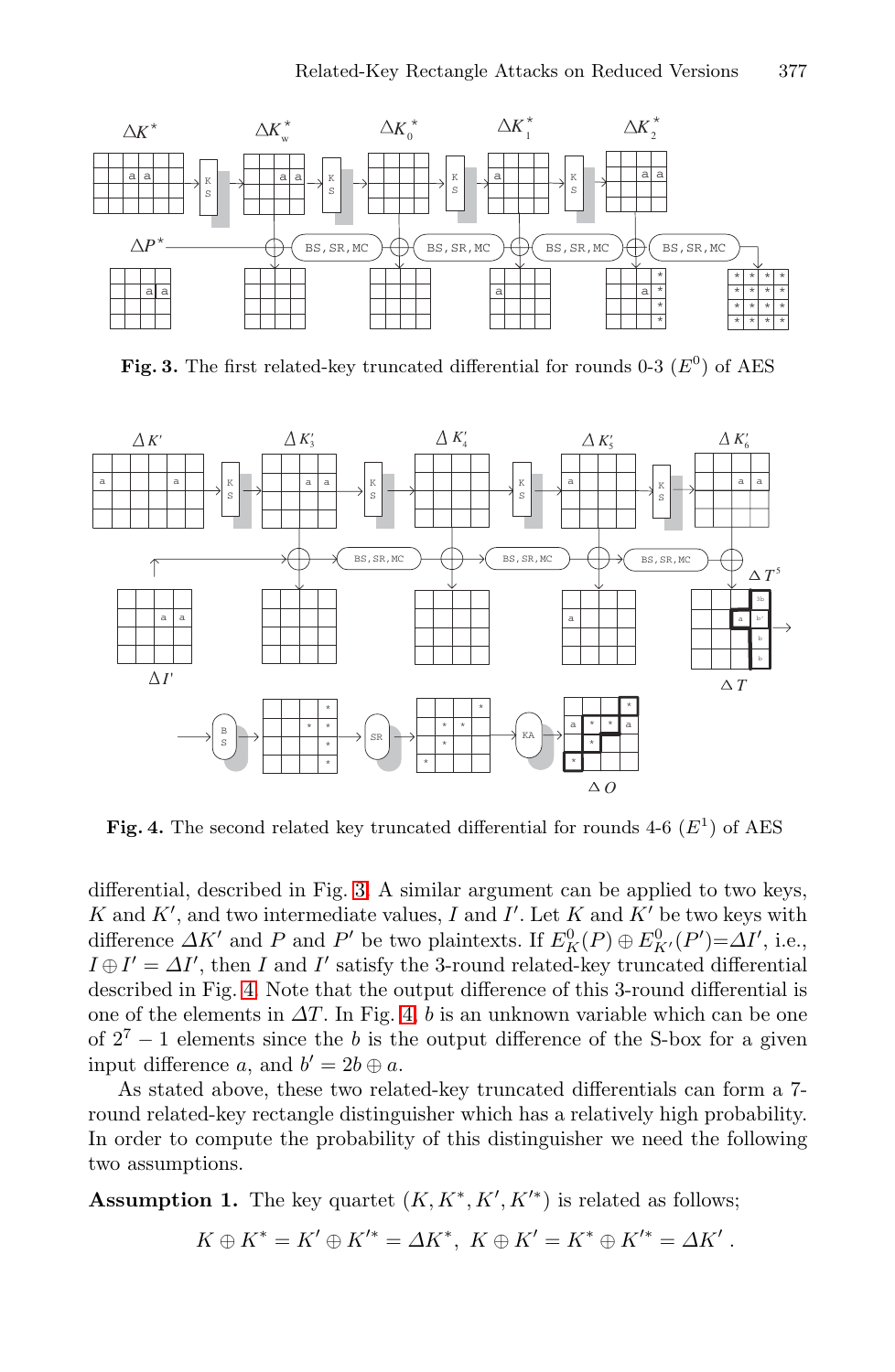**Assumption 2.** A plaintext quartet  $(P, P^*, P', P'^*)$  is related as follows;

$$
P\oplus P^*=P'\oplus P'^*=\varDelta P^*\;.
$$

Let  $I, I^*, I'$  and  $I'^*$  be  $E_K^0(P), E_{K^*}^0(P^*), E_{K'}^0(P')$  and  $E_{K'^*}^0(P'^*)$ , respectively. Then the probability that  $I \oplus I^*$  is equal to  $I' \oplus I'^*$  is about  $(2^{-32} \cdot 2^{-7})^2$ .  $(2^7-2)\cdot 2^{32}+(2^{-32}\cdot 2^{-6})^2\cdot 2^{32}\approx 2^{-38.97}$ . It follows from performing a counting over all the differentials that the active S-box with input difference a and the other four active S-boxes can produce. Since the ShiftRow and the Mixcolumn are linear layers, the ShiftRow and the Mixcolumn of the last round can be ignored in computing the probability (See Fig. [3\)](#page-9-0). Moreover the probability that  $I \oplus I' = I^* \oplus I'^* = \Delta I'$  is  $2^{-128}$  under the condition that  $I \oplus I^* = I' \oplus I'^*$ . So the probability that

$$
I \oplus I^* = I' \oplus I'^* \text{ and } I \oplus I' = I^* \oplus I'^* = \Delta I'
$$
 (2)

<span id="page-10-0"></span>is  $2^{-38.97} \cdot 2^{-128} = 2^{-166.97}$ . Hence  $E_K^1(I) \oplus E_{K'}^1(I')$  and  $E_{K^*}^1(I^*) \oplus E_{K'^*}^1(I'^*)$ are in the difference set  $\Delta T$  with probability  $2^{-166.97}$ . But the same statement can be applied to a random cipher with probability  $(2^{-128} \cdot (2^7 - 1))^2 \approx 2^{-242}$ . The quartet  $(P, P^*, P', P'^*)$  satisfying  $(2)$  is called a right quartet. Recall that the number of elements in  $\Delta T$  is  $2^7 - 1$ .

Now we are ready to explain our attack. We want to find 5 bytes of each subkey  $K_7, K_7^*, K_7'^*$  whose byte positions are marked as  $*$  on  $\Delta O$  depicted in Fig. [4.](#page-9-1) Since the keys  $K, K^*, K'$  and  $K'^*$  are related, the number of possible key quartets is  $2^{40} \cdot (2^7 - 1) \cdot 2^{16} \approx 2^{63}$  rather than  $(2^{40})^4$ . In order to understand the relations of the round keys of round  $7$  refer to Fig. [5.](#page-10-1) In Fig. [5,](#page-10-1)  $b$  is an output difference of S-box for fixed input difference a which can be one of  $2^7 - 1$ elements and c and d are unknown varibles.

The basic idea of our attack is simple. Let  $(P, P^*, P', P'^*)$  be right quartet and  $(C, C^*, C', C'^*)$  be the corresponding ciphertext quartet. Define  $D_k(\cdot)$  as a partial one round decryption with  $k$ , where  $k$  is a 5-byte key candidate of round 7. Then we guess a 5-byte key quartet  $(k, k^*, k', k'^*)$  and check that  $D_k(C) \oplus D_{k'}(C') \in$ 



<span id="page-10-1"></span>**Fig. 5.** Differential Property of 4 related keys for rounds 0-7 of AES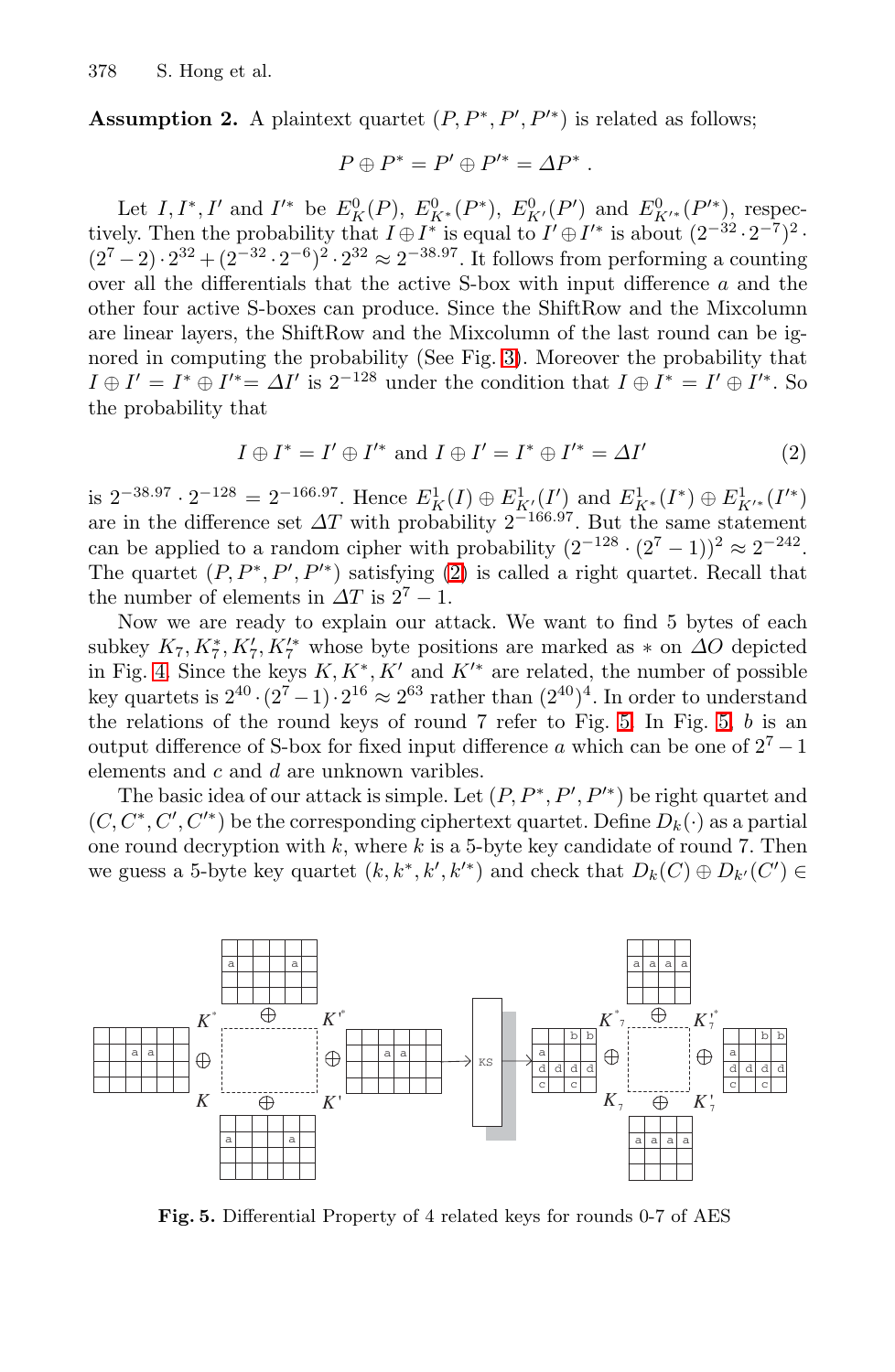$\Delta T^5$  and  $D_{k^*}(C^*)\oplus D_{k'^*}(C'^*)\in \Delta T^5$  where  $\Delta T^5$  is a set described in Fig. [4.](#page-9-1) If the number of ciphertext quartets passing the above test is more than an appropriate threshold, we consider the guessed key quartet as the right one.

**Input:** Two pools of  $2^{84.5}$  plaintext pairs. **Output:** 5-byte key quartet of round 7.

- **1.** Choose  $2^{84.5}$  plaintext pairs  $(P_i, P_i^*)$  and  $2^{84.5}$  plaintext pairs  $(P'_j, P'^*_j)$  with  $P_i \oplus P_i^* = P'_{j} \oplus P'_{j}^* = \Delta P^*$ . With a chosen plaintext attack, the  $P_i, P_i^*, P_j', P_j'$  are encrypted using the keys  $K, K^*, K'$  and  $K'^*$ , respectively, relating in the ciphertexts  $C_i, C_i^*, C_j'$  and  $C_j'^*$ . We keep all these ciphertexts in a table. **2.** Check that  $C_i \oplus C'_j \in \Delta O$  and  $C_i^* \oplus C_j'^* \in \Delta O$  for all  $i, j$ .
- **3.** Guess a 5-byte key quartet  $(k, k^*, k', k'^*)$  for round 7.
	- **3.1** For all ciphertext quartets  $(C_i, C_i^*, C_j', C_j'^*)$  passing the test of Step 2, check that  $D_k(C_i) \oplus D_{k'}(C'_j) \in \Delta T^5$  and  $D_{k^*}(C_i^*) \oplus D_{k'^*}(C_j'^*) \in \Delta T^5$ .
	- **3.2** If the number of quartets  $(C_i, C_i^*, C_j', C_j'^*)$  passing Step 3.1 is greater than or equal to 3, output the guessed key quartet  $(k, k^*, k', k'^*)$  as the right key quartet of round 7. Otherwise, go to Step 3.

This attack requires two pools of 2<sup>84</sup>.<sup>5</sup> plaintext pairs and thus the data complexity of this attack is  $2^{86.5}$  related-key chosen plaintexts. This attack also requires about  $2^{90.83}$  (=  $2^{86.5} \cdot 20$ ) memory bytes since the memory complexity of this attack is dominated by Step 1.

From the two pools of  $2^{84.5}$  plaintext pairs we can make  $2^{169}$  plaintext quartets. Step 2 requires  $2^{84.5}$  searches of  $2^{84.5}$  ciphertext pairs. This procedure can be done efficiently by sorting the ciphertext pairs,  $(C_j, C_j')$ 's by  $C_j'$ 's. In Step 2, by assuming that the intermediate encryption values are distributed uniformly over all possible values we get  $C_i \oplus C'_j \in \Delta O$  and  $C_i^* \oplus C_j'^* \in \Delta O$  with probability  $2^{-176}$  (=  $2^{-11\cdot8\cdot2}$ ) for a wrong quartet  $(C_i, C_i^*, C_j', C_j'^*)$ . This probability follows from the fact that all elements of  $\varDelta O$  have a identically fixed value in 11 bytes. However, the difference set  $\Delta O$  is induced by the difference set  $\Delta T$  and the probability that each ciphertext quartet passes the test of Step 2 is same as that of our 7-round related-key rectangle distinguisher. Hence, the expected number of ciphertext quartets passing the test of Step 2 is about  $2^{169} \cdot (2^{-166.97} + 2^{-176}) \approx 2^2$ . Using this expected number we can estimate the time complexity of Step 3, i.e., Step 3 requires about  $2^{63}$  (=  $2^{63} \cdot 2^2 \cdot 2^2 \cdot \frac{1}{8} \cdot \frac{1}{2}$ ) 8-round AES encryptions on average. Hence, the time complexity of this attack is dominated by Step 1 and thus this attack requires about  $2^{86.5}$  8-round AES encryptions.

For each wrong key quartet and each ciphertext quartet, the probability of passing the test of Step 3.1 is at most  $2^{-6}$ . Note that the largest number in DC table of S-box used in AES is 4. This probability may occur when two of  $k, k^*, k', k'^*$  are correct and each of the rest two of them is correct except for one byte. In this case the probability that Step 3 outputs the guessed wrong key quartet is at most  $(2^{-6})^3$ . Since the number of these kinds of wrong key quartets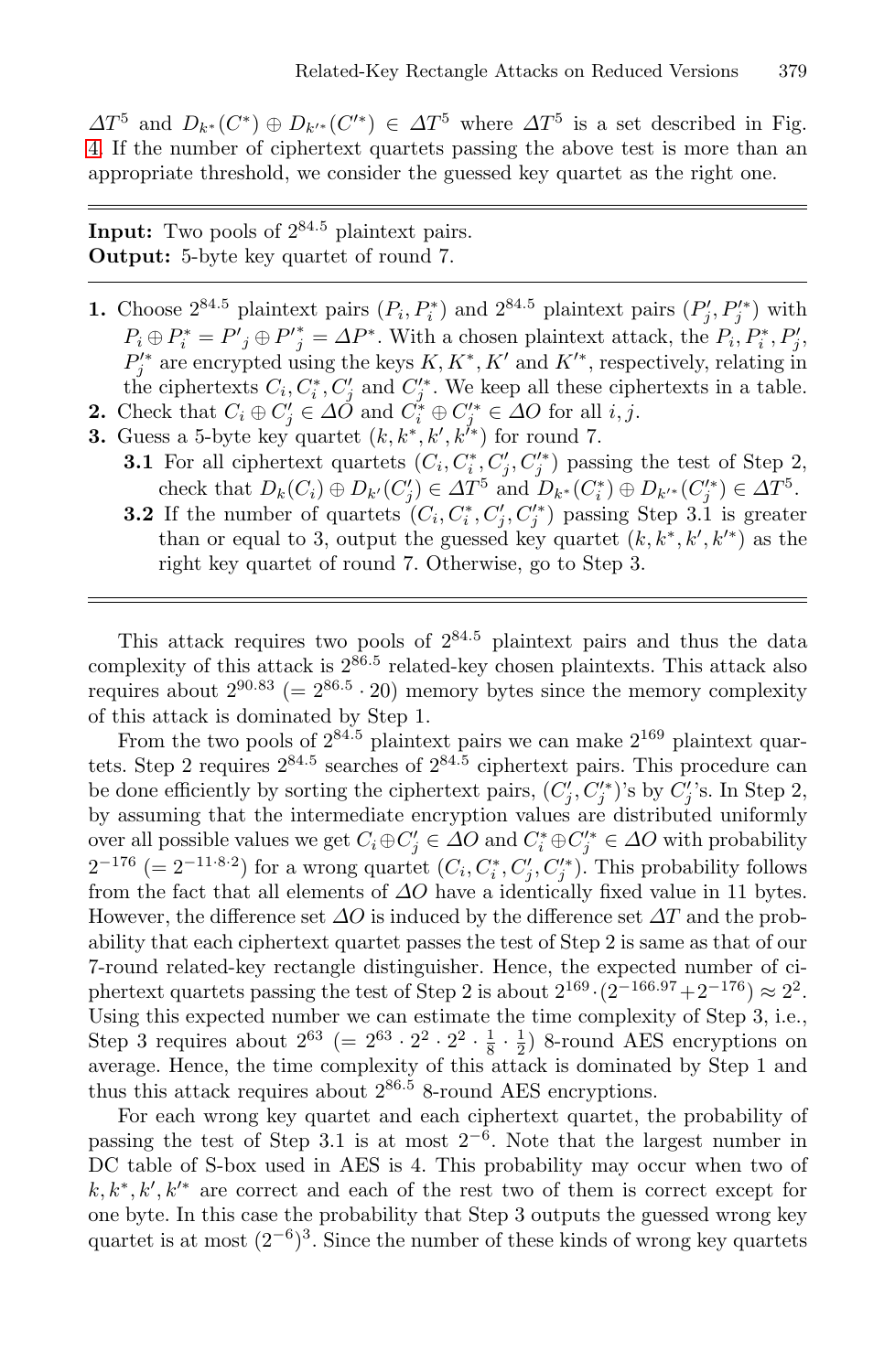is at most  $2 \cdot 5 \cdot (2^8 - 1)$ , the probability that Step 3 outputs such a wrong key quartet is at most 0.01. In this manner we can check all cases for wrong key quartets. For each of all other cases the probability that Step 3 outputs a wrong key quartet is much less than 0.01 and thus the probability that this attack outputs a wrong key quartet is approximately 0.01. Since the probability that for the right key quartet there exist at least 3 quartets passing the test of Step 3.1 is about 0.77 ( $\approx \sum_{i=3}^{2^{169}} {\binom{2^{169}}{i}} (2^{-166.97})^i (1-2^{-166.97})^{2^{169}-i}$ ), the success rate of this attack is about 0.76 (≈ 0.77 ·  $(1 - 0.01)$ ).

## **5 Conclusion**

In this paper we proposed a new notion of related-key rectangle attack using 4 related keys and showed that it could break SHACAL-1 with 512-bit keys up to 70 rounds out of 80 rounds and AES with 192-bit keys up to 8 rounds out of 12 rounds. It is worthwhile to apply this attack to other block ciphers and to study simple key scheduling algorithms which may be resistant to this kind of attack.

## <span id="page-12-0"></span>**References**

- 1. E. Biham and A. Shamir, Differential Cryptanalysis of DES-like Cryptosystems, Proceedings of CRYPTO 1990, LNCS 537, pp. 2-21, Springer, 1990.
- <span id="page-12-3"></span><span id="page-12-1"></span>2. E. Biham, New Types of Cryptanalytic Attacks Using Related Keys, Proceedings of EUROCRYPT 1993, pp. 398-409, LNCS 765, 1993.
- 3. E. Biham, A. Biryukov and A. Shamir, Cryptanalysis of skipjack reduced to 31 rounds using impossible differentials, Proceedings of EUROCRYPT 1999, LNCS 1592, pp. 12-23, Springer, 1999.
- <span id="page-12-8"></span><span id="page-12-2"></span>4. E. Biham, O. Dunkelman and N. Keller, The Rectangle Attack - Rectangling the Serpent, Proceedings of EUROCRYPT 2001, LNCS 2045, pp. 340-357, Springer, 2001.
- 5. E. Biham, O. Dunkelman and N. Keller, Rectangle Attacks on 49-Round SHACAL-1, Proceedings of Fast Software Encryption 2003, LNCS 2887, pp. 22-35, Springer, 2003.
- <span id="page-12-4"></span>6. M. Blunden and A. Escott, Related Key Attacks on Reduced Round KASUMI, Proceedings of Fast Software Encryption 2001, LNCS 2355, pp. 277-285, Springer, 2002.
- <span id="page-12-11"></span><span id="page-12-9"></span>7. J. Daemen and V. Rijmen, The Design of Rijndael, Springer, 2002
- 8. N. Ferguson, J. Kelsey, B. Schneier, M. Stay, D. Wagner and D. Whiting, Improved Cryptanalysis of Rijndael, Proceedings of Fast Software Encryption 2000, LNCS 1978, pp. 213-230, Springer, 2001.
- <span id="page-12-10"></span>9. H. Handschuh and D. Naccache, SHACAL, Proceedings of NESSIE first workshop, Leuven, 2000.
- <span id="page-12-6"></span>10. P. Hawkes, Differential-Linear Weak-Key Classes of IDEA, Proceedings of EURO-CRYPT 1998, LNCS 1403, pp. 112-126, Springer, 1998.
- <span id="page-12-7"></span>11. G. Jakimoski and Y. Desmedt, Related-Key Differential Cryptanalysis of 192-bit Key AES Variants, Proceedings of Selected Areas in Cryptography 2003, LNCS 3006, pp. 208-221, Springer, 2004.
- <span id="page-12-5"></span>12. J. Kelsey, B. Schneier and D. Wagner, Key Schedule Cryptanalysis of IDEA, G-DES, GOST, SAFER, and Triple-DES, Proceedings of CRYPTO 1996, LNCS 1109, pp. 237-251, Springer, 1996.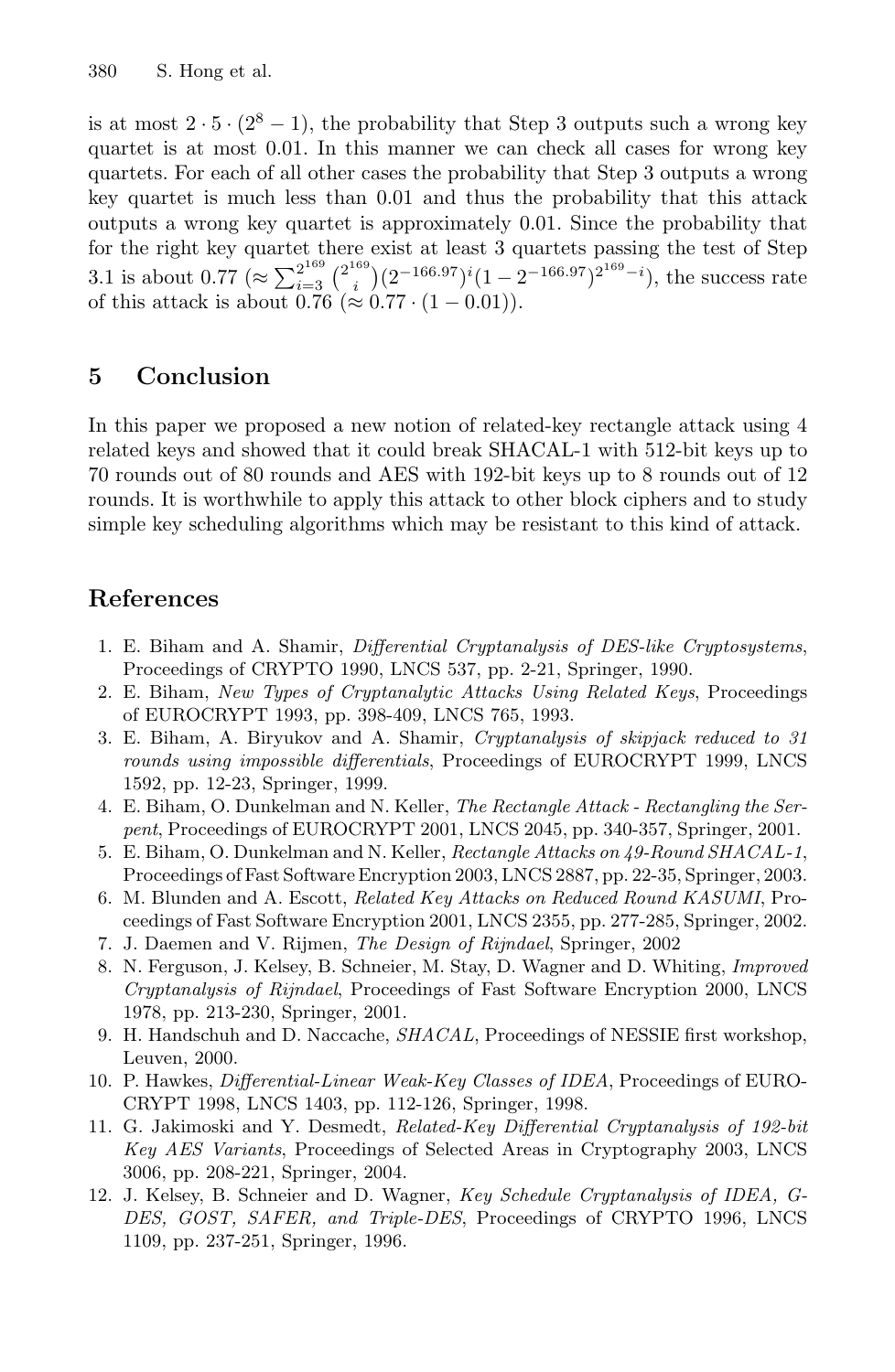- <span id="page-13-3"></span>13. J. Kelsey, B. Schneir and D. Wagner, Related-Key Cryptanalysis of 3-WAY, Biham-DES, CAST, DES-X, NewDES, RC2, and TEA, Proceedings of International Conference on Information and Communications Seucrity 1997, LNCS 1334, pp. 233- 246, Springer, 1997.
- <span id="page-13-4"></span>14. J. Kelsey, T. Kohno and B. Schneier, Amplified Boomerang Attacks Against Reduced-Round MARS and Serpent, Proceedings of Fast Software Encryption 2001, LNCS 1978, pp. 75-93, Springer, 2002.
- <span id="page-13-5"></span>15. J. Kim, G. Kim, S. Hong, S. Lee and D. Hong, The Related-Key Rectangle Attack-Application to SHACAL-1, Proceedings of International Conference on Information Security and Privacy 2004, LNCS 3108, pp. 123-136, Springer, 2004.
- 16. J. Kim, G. Kim, S. Lee, J. Lim and J. Song, Related-Key Attacks on Reduced Rounds of SHACAL-2, Proceedings of INDOCRYPT 2004, To appear.
- <span id="page-13-6"></span>17. J. Kim, D. Moon, W. Lee, S. Hong, S. Lee and S. Jung, Amplified Boomerang Attack against Reduced-Round SHACAL, Proceedings of ASIACRYPT 2002, LNCS 2501, pp. 243-253, Springer, 2002.
- <span id="page-13-0"></span>18. L.R. Knudsen, Trucated and Higher Order Differentials, Proceedings of Fast Software Encryption 1996, LNCS 1039, pp. 196-211, Springer, 1996.
- <span id="page-13-8"></span>19. U.S. Department of Commerce. FIPS 180-1: Secure Hash Standard, Federal Information Processing Standards Publication, N.I.S.T., April 1995.
- <span id="page-13-1"></span>20. S.K. Langford and M.E. Hellman, Differential-Linear Cryptanalysis, Proceedings of CRYPTO 1994, LNCS 839, pp. 17-25, Springer, 1994.
- <span id="page-13-7"></span>21. S. Lucks, Attacking seven rounds of Rijndael under 192-bit and 256-bit keys, Proceedings of AES3, NIST.
- 22. Y. Ko, S. Hong, W. Lee, S. Lee and J. Kang, Related Key Differential Attacks on 26 Rounds of XTEA and Full Rounds of GOST, Proceedings of Fast Software Encryption 2004, LNCS 3017, pp. 299-316, Springer, 2004.
- <span id="page-13-2"></span>23. D. Wagner, The Boomerang Attack, Proceedings of Fast Software Encryption 1999, LNCS 1636, pp. 156-170, Springer, 1999.

### **A The First Related-Key Differential Characteristic and the Associated Key Differences of SHACAL-1**

<span id="page-13-9"></span>**Table 2.** Key Differences Used in the First Related-Key Differential Characteristic

| $\dot{\imath}$ | $\Delta K_i^*$ | $\imath$ | $\varDelta K_i^*$ | $\boldsymbol{\eta}$ | $\varDelta K_i^*$ | i  | $\Delta K_i^*$ | i  | $\varDelta K_i^*$  | $\imath$ | $\varDelta K_i^*$                                             | $\imath$  | $\varDelta K_i^*$   |
|----------------|----------------|----------|-------------------|---------------------|-------------------|----|----------------|----|--------------------|----------|---------------------------------------------------------------|-----------|---------------------|
| $\overline{0}$ | $e_{31}$       | 10       | 0                 | 20                  | 0                 | 30 | 0              | 40 | $e_3$              | 50       | $e_{3,7}$                                                     | 60        | $e_{3,7}$           |
| 1              | $e_{31}$       | 11       | $\theta$          | 21                  | 0                 | 31 | $e_0$          | 41 | $e_4$              | 51       | $e_5$                                                         | 61        | $e_{2,4,7,9,10}$    |
| $\overline{2}$ | $e_{31}$       | 12       | $\theta$          | 22                  | $\overline{0}$    | 32 | $e_1$          | 42 | 0                  | 52       | $e_7$                                                         | 62        | $e_{3,7,11}$        |
| 3              | $e_{31}$       | 13       | $\overline{0}$    | 23                  | 0                 | 33 | $\Omega$       |    | $43 e_{1,3,4} $    | 53       | $e_8$                                                         | 63        | $e_{2,3,4,9}$       |
| 4              | 0              | 14       | $\theta$          | 24                  | 0                 | 34 | $e_1$          | 44 | $e_5$              | 54       | 0                                                             | 64        | $e_{3,5,11}$        |
| 5              | $e_{31}$       | 15       | $e_{31}$          | 25                  | $\overline{0}$    | 35 | $e_2$          | 45 | $e_{2,3}$          | 55       | $e_{3,5,7,8}$                                                 | 65        | $e_{3,12}$          |
| 6              | 0              | 16       | $\theta$          | 26                  | 0                 | 36 | $\Omega$       | 46 | $e_5$              | 56       | $e_9$                                                         | <b>66</b> | $e_{3,5}$           |
| 7              | $e_{31}$       | 17       | $\theta$          | 27                  | 0                 | 37 | $e_{2,3}$      |    | $47 e_{1,2,6} $ 57 |          | $e_{2,5,6}$                                                   | 67        | $e_{3,5,6,9,11,12}$ |
| 8              | 0              | 18       | $\theta$          | 28                  | 0                 | 38 | $e_3$          | 48 | $e_{31}$           | 58       | e9                                                            | 68        | $e_{13}$            |
| 9              |                | 19       | 0                 | 29                  | $e_0$             | 39 | $e_1$          |    |                    |          | $\ 49\ _{e_{3,5,6}}\ 59\ _{e_{2,3,5,6,10}}\ 69\ _{e_{3,5,6}}$ |           | $e_{3,5,9,10}$      |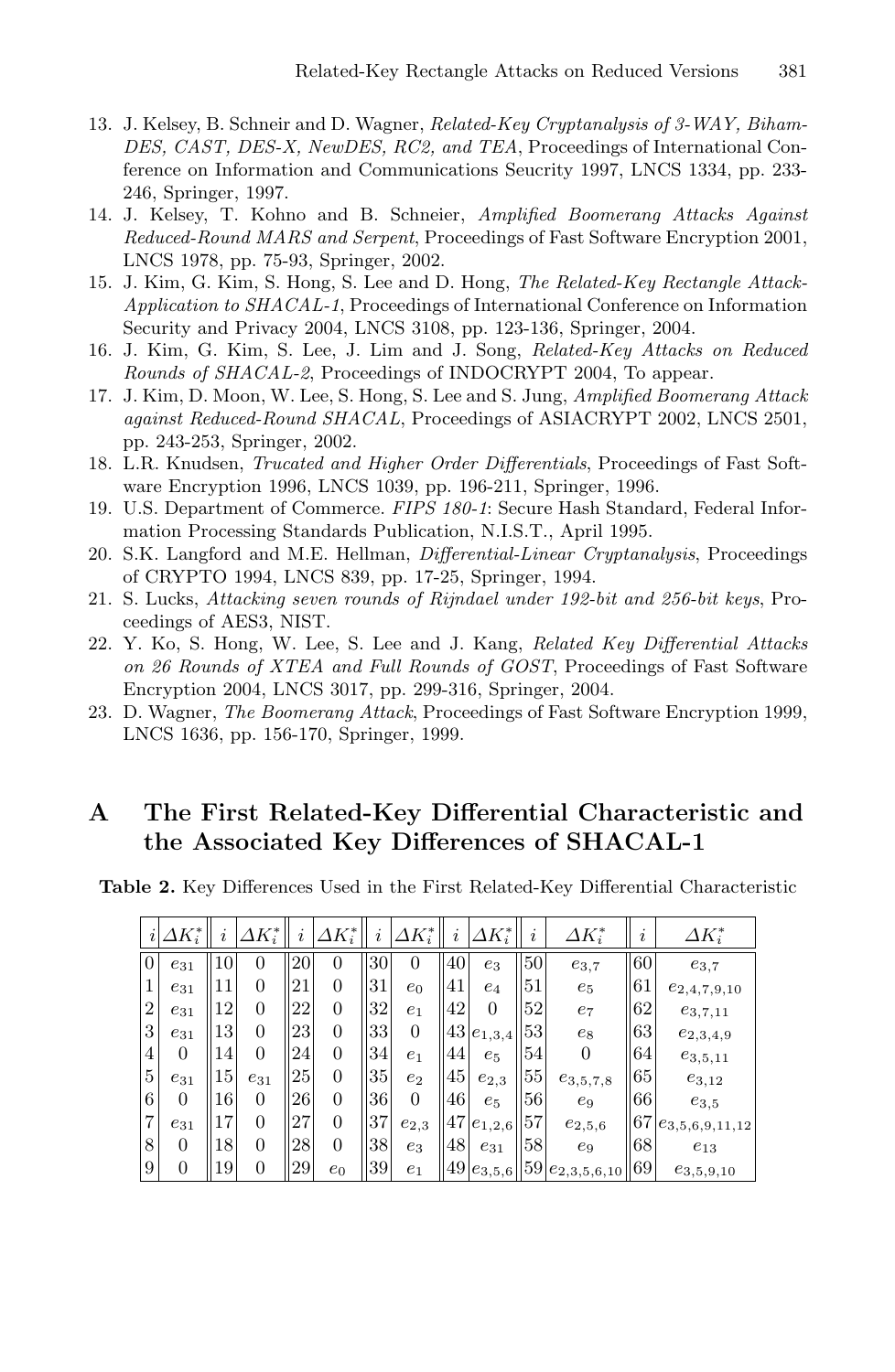<span id="page-14-0"></span>

| Round $(i)$     | $\Delta A_i$     | $\Delta B_i$     | $\varDelta C_i$     | $\Delta D_i$        | $\varDelta E_i$  | $\Delta K_i^*$      | Prob.          |
|-----------------|------------------|------------------|---------------------|---------------------|------------------|---------------------|----------------|
| 0               | $\theta$         | $e_{8,22,1}$     | $e_{1,15}$          | $e_{10}$            | $e_{5,31}$       | $e_{31}$            |                |
| $\mathbf{1}$    | $e_5$            | $\overline{0}$   | $e_{6,20,31}$       | $e_{1,15}$          | $e_{10}$         | $e_{31}$            | $2^{-2}$       |
| $\overline{2}$  | $\overline{0}$   | $e_5$            | $\overline{0}$      | $e_{6,20,31}$       | $e_{1,15}$       | $e_{31}$            | $2^{-5}$       |
| $\overline{3}$  | $e_{1,15}$       | $\overline{0}$   | $e_3$               | $\overline{0}$      | $e_{6,20,31}$    | $\mathfrak{e}_{31}$ | $2^{-6}$       |
| $\overline{4}$  | $\Omega$         | $e_{1,15}$       | $\overline{0}$      | $e_3$               | $\Omega$         | $\overline{0}$      | $2^{-3}$       |
| $\overline{5}$  | $\overline{0}$   | $\overline{0}$   | $e_{13,31}$         | $\boldsymbol{0}$    | $e_3$            | $\mathfrak{e}_{31}$ | $2^{-3}$       |
| 6               | $e_3$            | $\overline{0}$   | $\overline{0}$      | $e_{13,31}$         | $\boldsymbol{0}$ | $\overline{0}$      | $2^{-3}$       |
| $\overline{7}$  | $\mathfrak{e}_8$ | $e_3$            | $\overline{0}$      | $\boldsymbol{0}$    | $e_{13,31}$      | $e_{31}$            | $2^{-3}$       |
| 8               | $\boldsymbol{0}$ | $\mathfrak{e}_8$ | $e_1$               | $\boldsymbol{0}$    | $\boldsymbol{0}$ | $\boldsymbol{0}$    | $2^{-2}$       |
| 9               | $\overline{0}$   | $\boldsymbol{0}$ | $e_6$               | $e_1$               | $\overline{0}$   | $\boldsymbol{0}$    | $2^{-2}$       |
| 10              | $\overline{0}$   | $\overline{0}$   | $\overline{0}$      | $e_6$               | $e_1$            | $\overline{0}$      | $2^{-2}$       |
| 11              | $e_1$            | $\overline{0}$   | $\boldsymbol{0}$    | $\overline{0}$      | $e_6$            | $\overline{0}$      | $2^{-2}$       |
| 12              | $\overline{0}$   | $e_1$            | $\overline{0}$      | $\overline{0}$      | $\boldsymbol{0}$ | $\overline{0}$      | $2^{-1}$       |
| 13              | $\overline{0}$   | $\boldsymbol{0}$ | $\mathfrak{e}_{31}$ | $\overline{0}$      | $\boldsymbol{0}$ | $\overline{0}$      | $2^{-1}$       |
| 14              | $\overline{0}$   | $\boldsymbol{0}$ | $\boldsymbol{0}$    | $e_{31}$            | $\overline{0}$   | $\overline{0}$      | $2^{-1}$       |
| 15              | $\overline{0}$   | $\overline{0}$   | $\overline{0}$      | $\boldsymbol{0}$    | $e_{31}$         | $e_{31}$            | $2^{-1}$       |
| 16              | $\boldsymbol{0}$ | $\overline{0}$   | $\overline{0}$      | $\overline{0}$      | $\overline{0}$   | $\overline{0}$      | $\mathbf{1}$   |
|                 |                  |                  |                     |                     |                  |                     |                |
| 28              | $\overline{0}$   | $\overline{0}$   | $\overline{0}$      | $\overline{0}$      | $\overline{0}$   | $\overline{0}$      | $\mathbf{1}$   |
| 29              | $\overline{0}$   | $\overline{0}$   | $\overline{0}$      | $\overline{0}$      | $\overline{0}$   | $e_0$               | $\mathbf{1}$   |
| 30              | $e_0$            | $\overline{0}$   | $\overline{0}$      | $\overline{0}$      | $\overline{0}$   | $\theta$            | $2^{-1}$       |
| 31              | $e_5$            | $e_0$            | $\overline{0}$      | $\overline{0}$      | $\boldsymbol{0}$ | $e_0$               | $\overline{2}$ |
| 32              | $e_{10}$         | $e_5$            | $e_{30}$            | $\overline{0}$      | $\boldsymbol{0}$ | $e_1$               | $2^{-2}$       |
| $\overline{33}$ | $e_{1,5,15,30}$  | $e_{10}$         | $\mathfrak{e}_3$    | $\mathfrak{e}_{30}$ | $\boldsymbol{0}$ |                     | $2^{-4}$       |

**Table 3.** The First Related-Key Differential Characteristic

# **B The Second Related-Key Differential Characteristic and the Associated Key Differences of SHACAL-1**

<span id="page-14-1"></span>**Table 4.** Key Differences Used in the Second Related-Key Differential Characteristic

| $\dot{i}$      | $\varDelta K_i'$ | $\imath$ | $\varDelta K_i'$ | I, | $\varDelta K_i'$ | $\imath$ | $\varDelta K_i'$ | $\imath$ | $\varDelta K_i'$ | i  | $\varDelta K_i'$ | $\imath$ | $\varDelta K_i'$ |
|----------------|------------------|----------|------------------|----|------------------|----------|------------------|----------|------------------|----|------------------|----------|------------------|
| $\theta$       | $\Omega$         | 10       | 0                | 20 | $e_{31}$         | 30       | $\theta$         | 40       | $\theta$         | 50 | $^{(1)}$         | 60       | e <sub>1</sub>   |
| 1              | $e_{31}$         | 11       | $e_{30}$         | 21 | $e_{30}$         | 31       | $e_{31}$         | 41       | $e_{31}$         | 51 | 0                | 61       | $e_2$            |
| $\overline{2}$ | $e_{31}$         | 12       | 0                | 22 | $e_{31}$         | 32       | $\theta$         | 42       | $\theta$         | 52 | $\overline{0}$   | 62       |                  |
| 3              | $e_{30}$         | 13       | $e_{30}$         | 23 | $e_{30,31}$      | 33       | $e_{31}$         | 43       | $\theta$         | 53 | $\overline{0}$   | 63       | $e_{2,3}$        |
| 4              | 0                | 14       | $e_{31}$         | 24 | $e_{31}$         | 34       | $\theta$         | 44       | $\theta$         | 54 | $\overline{0}$   | 64       | $e_3$            |
| 5              | $e_{29,30,31}$   |          | $15e_{30,31}$    | 25 | $e_{30}$         | 35       | 0                | 45       | 0                | 55 | $e_0$            | 65       | $e_1$            |
| 6              | $e_{31}$         | 16       | $e_{31}$         | 26 | $e_{31}$         | 36       | 0                | 46       | 0                | 56 | $\overline{0}$   | 66       | $e_3$            |
| $\overline{7}$ | 0                | 17       | $e_{30,31}$      | 27 | $e_{31}$         | 37       | 0                | 47       | 0                | 57 | $e_0$            | 67       | $e_4$            |
| 8              | $e_{31}$         | 18       | $e_{31}$         | 28 | $e_{31}$         | 38       | $\theta$         | 48       | 0                | 58 | $e_1$            | 68       |                  |
| 9              | $e_{29}$         | 19       | $e_{30,31}$      | 29 | $e_{31}$         | 39       | 0                | 49       | 0                | 59 | $\overline{0}$   | 69       | $e_{1,3,4}$      |